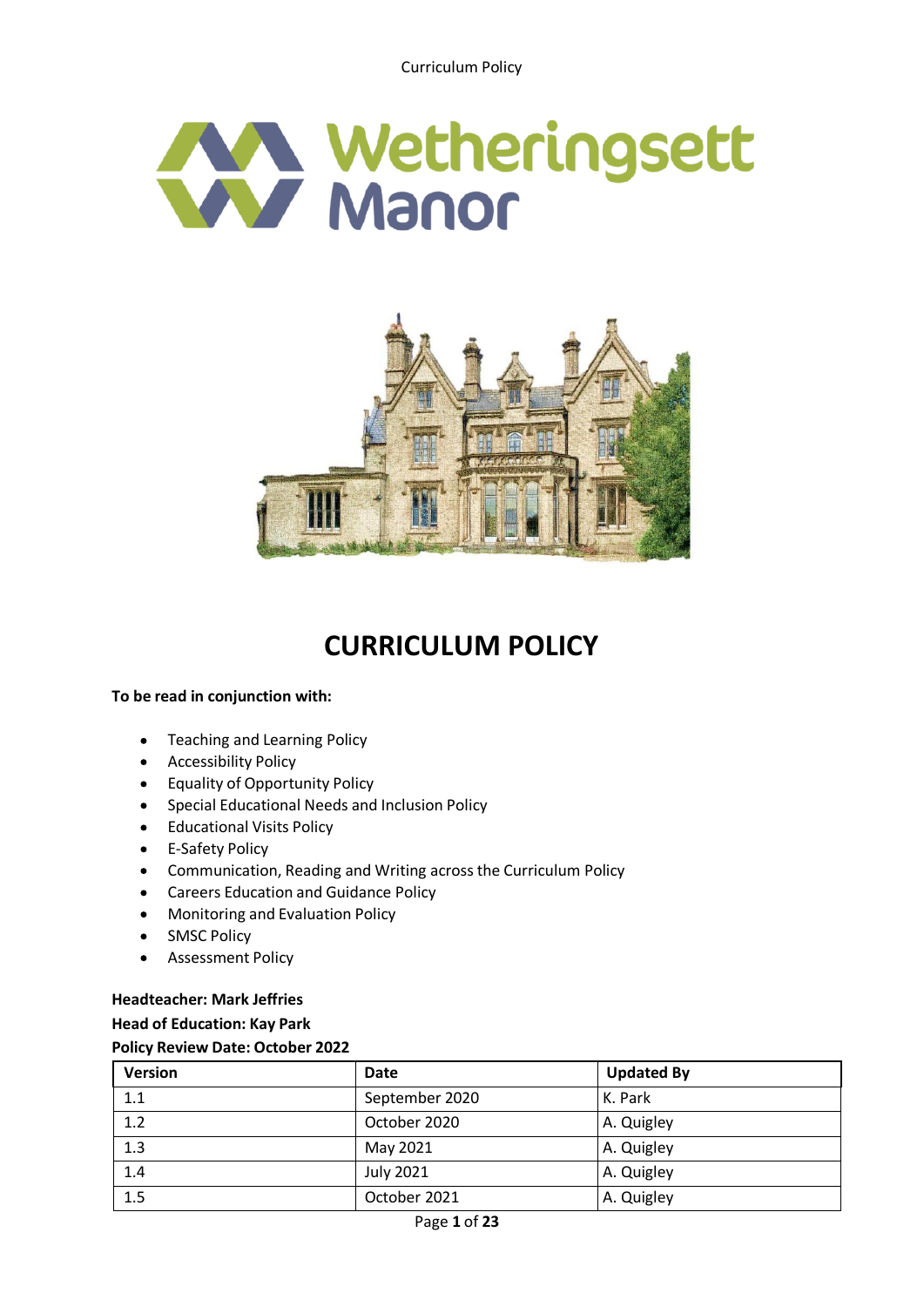# **1) Wetheringsett Manor Context**

Pupils who attend Wetheringsett Manor have a primary need of SEMH or ASD. Some of our learners may present with additional complex needs such as ADD, ODD, ADHD dyslexia, dyscalculia and dyspraxia and attachment difficulties. Around 20% of Pupils have underlying ASC either diagnosed or undiagnosed. All Pupils have an EHCP which is reviewed prior to placement.

Many of our Pupils have missed substantial periods of time in education, some may have been on part time timetables, other out of education or in multiple settings. Most Pupils come to Wetheringsett Manor after one or more breakdowns of placement and have poor experiences of education. A relatively large proportion of our Pupils are in local authority care or have involvement with social care.

The school can accommodate 38 pupils with a primary SEMH diagnosis and a further 4 places to higher level ASD diagnosed pupils. This helps us provide placements which allow for a tailored suited to need. The school is planning to develop the existing out buildings on site to expand our offer to include more vocational elements. This will be completed in two back to back phases commencing no later than January 2022.

In preparation to the proposed development the school is looking to expand its provision in the next academic year (21/22) to include a wider range of curriculum routes, this allows for the diversification of the curriculum offer to expand the opportunities for aspects of vocational learning, literacy and more importantly put a greater emphasis on key life skills as we move to ensure our pupils are prepared as effectively as possible for their lives beyond the school. This move effectively allows for curriculum planning and implementation to be tailored specifically at meeting the needs of both ASC and SEMH Pupils through bespoke learning environments on the same site.

The plans to increase sporting facilities, vocational facilities and introduce therapeutic opportunities to further support young people with mental health needs are underway with Therapy being introduced prior to the next academic year.

The Headteacher and Head of education coordinate a collaborative approach to a personalised curriculum which may involve various professionals such as Speech and language therapist, Occupational Therapist, Mental Health Practitioner or Educational Psychologist etc.

Monitoring of progress is reviewed each term. To ensure consistency and attention to individual student needs, planning and recording is through tailored individual curriculum schemes which form part of an intervention curriculum approach. Plan, do, review is a cyclical approach which enables staff to identify gaps, address them and reassess formatively. Subject staff are required to show within their short term planning how gaps will be met. Information is shared with Parent / Carer and Pupils which is discussed at the annual review meeting with the LA and other relevant agencies and through reports. Pupils are made aware of their individual target for the term via their teachers and support staff.

# **2) Legislation**

This policy reflects the requirements for schools to provide a broad and balanced curriculum as per the National Curriculum programmes of study which the school has chosen to follow. It also reflects requirements for inclusion and equality as set out in the Special Educational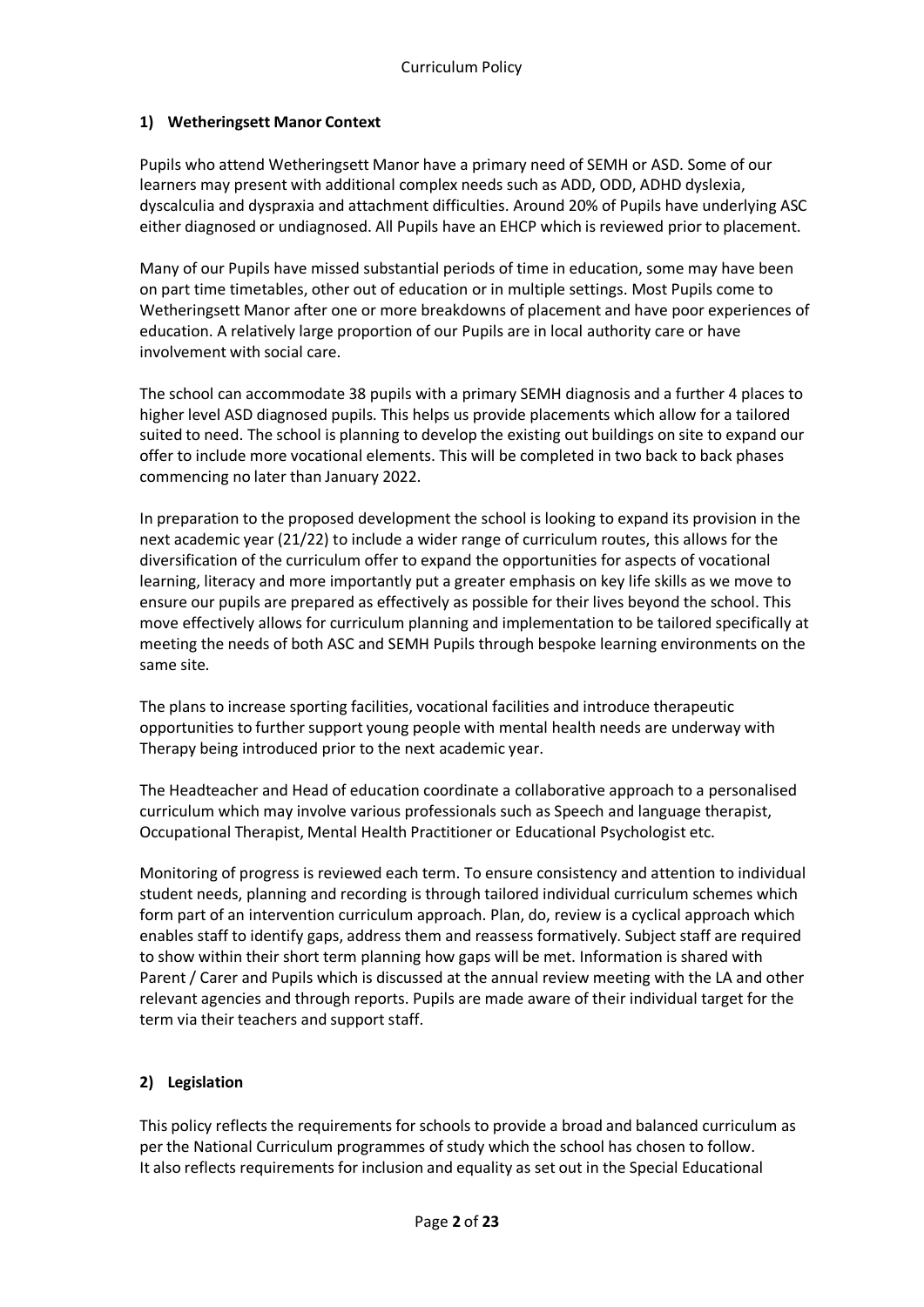Needs and Disability Code of Practice 2014 and Equality Act 2010, and refers to curriculumrelated expectations of governing boards set out in the Department for Education's Governance Handbook.

This policy is designed to ensure that the school complies with, and exceeds, the expectations of all relevant legislation. We commit to meeting and surpassing the principles set out in The Education (Independent School Standards) (England) Regulations 2014, with regards to:

# **3) Curriculum:**

- Full-time supervised education for Pupils of compulsory school age (construed in accordance with section 8 of the Education Act 1996(1), which gives Pupils experience in linguistic, mathematical, scientific, technological, human and social, physical and aesthetic and creative education;
- That Pupils acquire speaking, listening, literacy and numeracy skills to the standard  $\bullet$ expected of Pupils nationally;
- Where the principal language of instruction is a language other than English, lessons in written and spoken English so that Pupils achieve the fluency of Pupils nationally in speaking, reading and writing English;
- Where a pupil has a statement of special educational needs or an Education, Health and Care Plan, education which fulfils its requirements;
- Personal, social, health and economic education which
- Reflects the school's aim and ethos.
- Encourages respect for other people, paying particular regard to the protected characteristics set out in the Equality Act 2010; Pupils receiving secondary education, access to accurate, up-to-date careers guidance that:
- Is presented in an impartial manner;  $\bullet$
- Enables them to make informed choices about a broad range of career options; helps to
- Encourage them to fulfil their potential; where the school has Pupils below compulsory school age, a programme of activities which is appropriate to their educational needs in relation to personal, social, emotional and physical development and communication and language skills;

Where the school has Pupils above compulsory school age, a programme of activities which is appropriate to their needs;

- That all Pupils learn and make progress at the rate expected of Pupils nationally;  $\bullet$
- Effective preparation of Pupils for the opportunities, responsibilities and experiences of life in British society.
- Develop an understanding of their social and cultural environment.
- Develop an understanding of Britain's local, national, European, Commonwealth and global dimensions.

# **4) Intent, Aims and Ethos**

At Wetheringsett Manor 'curriculum' should be interpreted in its widest possible meaning this is rooted in developing our pupils into well rounded and worldly young adults. We strive to develop key qualities in each young person which we refer to as 'the Wetheringsett way'. For our pupils becoming; Respectful, Tolerant, Resilient, Happy, Confident and Successful are the key skills we believe underpin our educational aims and help prepare them for the challenges of real life that lay ahead.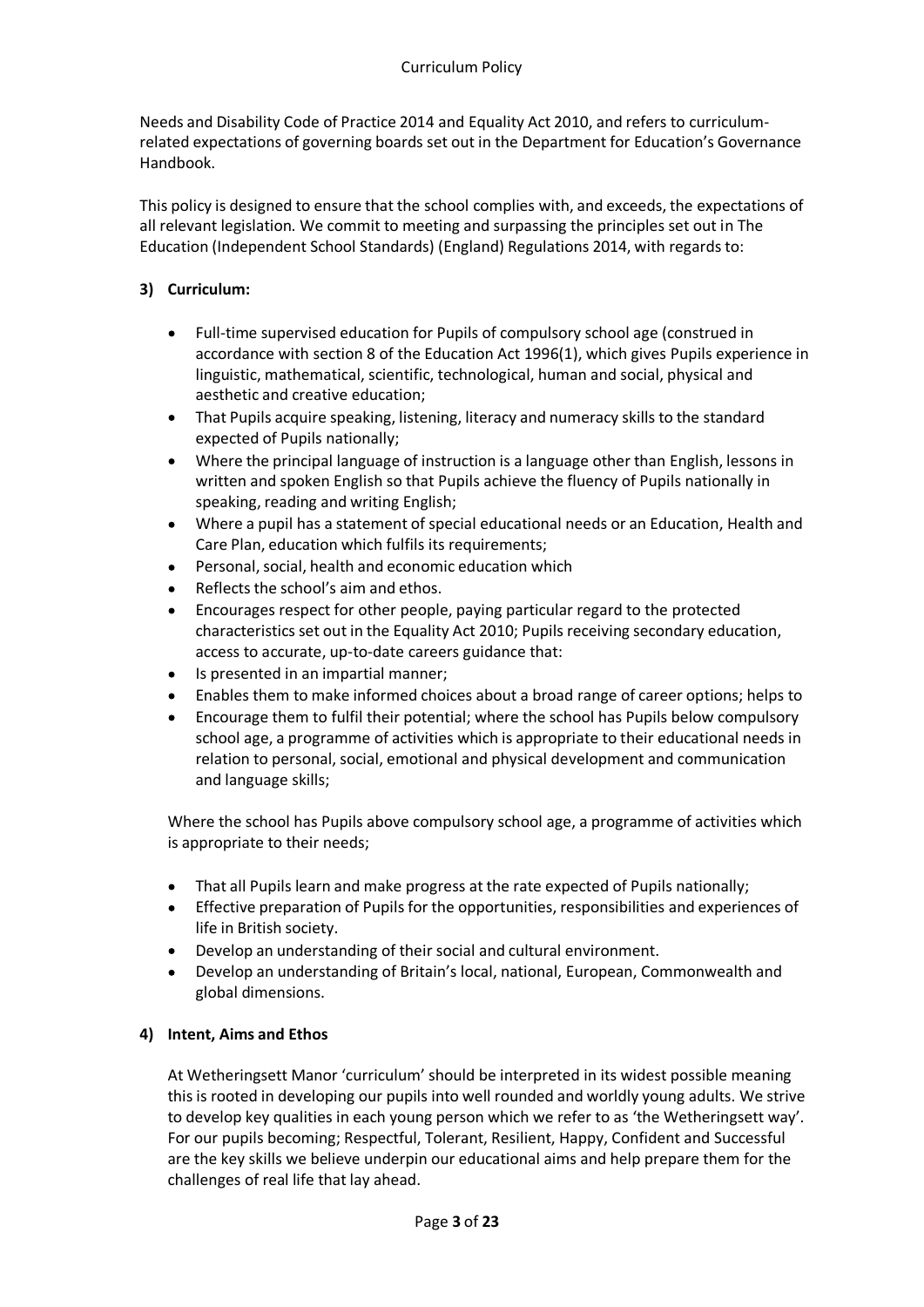We achieve this through every planned learning experience the pupils have as a member of the school; formally within a lesson, informally outside the classroom throughout the whole School day and through our individual interactions with each young person. Our curriculum is embodied in all the planned activities that we organise in order to promote learning, personal growth and development. Teachers and pastoral staff, support staff and instructors structure these experiences to ensure that they have the most positive effect on the attainment, progress and personal development of all pupils.

We approach each young person's curriculum experience as an individual plan. Our principles of:

- 'No limits or barriers '
- 'Individual development'
- 'Maximised potential'

These drive the way that we approach the curriculum and the experiences of each young person.

The overall Intent of the curriculum is to enable all the young people at Wetheringsett Manor to become Successful Learners, Confident Individuals and Responsible Citizens. We aim to achieve this by;

- Providing a broad and balanced education for all Pupils.  $\bullet$
- Supporting Pupils' spiritual, moral, social and cultural development.
- $\bullet$ Developing the cultural capital of our Pupils, helping them to understand British Values and providing them with the knowledge of how society works.
- Developing the characteristics of the 'Wetheringsett way'
- Enabling Pupils to develop knowledge, understand concepts and acquire skills, and be able to choose and apply these in relevant situations including applying them to real life vocational applications.
- Support Pupils' physical development and responsibility for their own health, and enable  $\bullet$ them to be active.
- Promote a positive attitude towards learning by developing emotional resilience, personal resilience and independence in preparation for adulthood.
- $\bullet$ Develop key skills that will stand the test of time, developing good readers, competent literate and numerate Pupils.
- Re-engage learners by aligning learning with strengths and interests of Pupils
- Provide opportunities for work related learning and employability.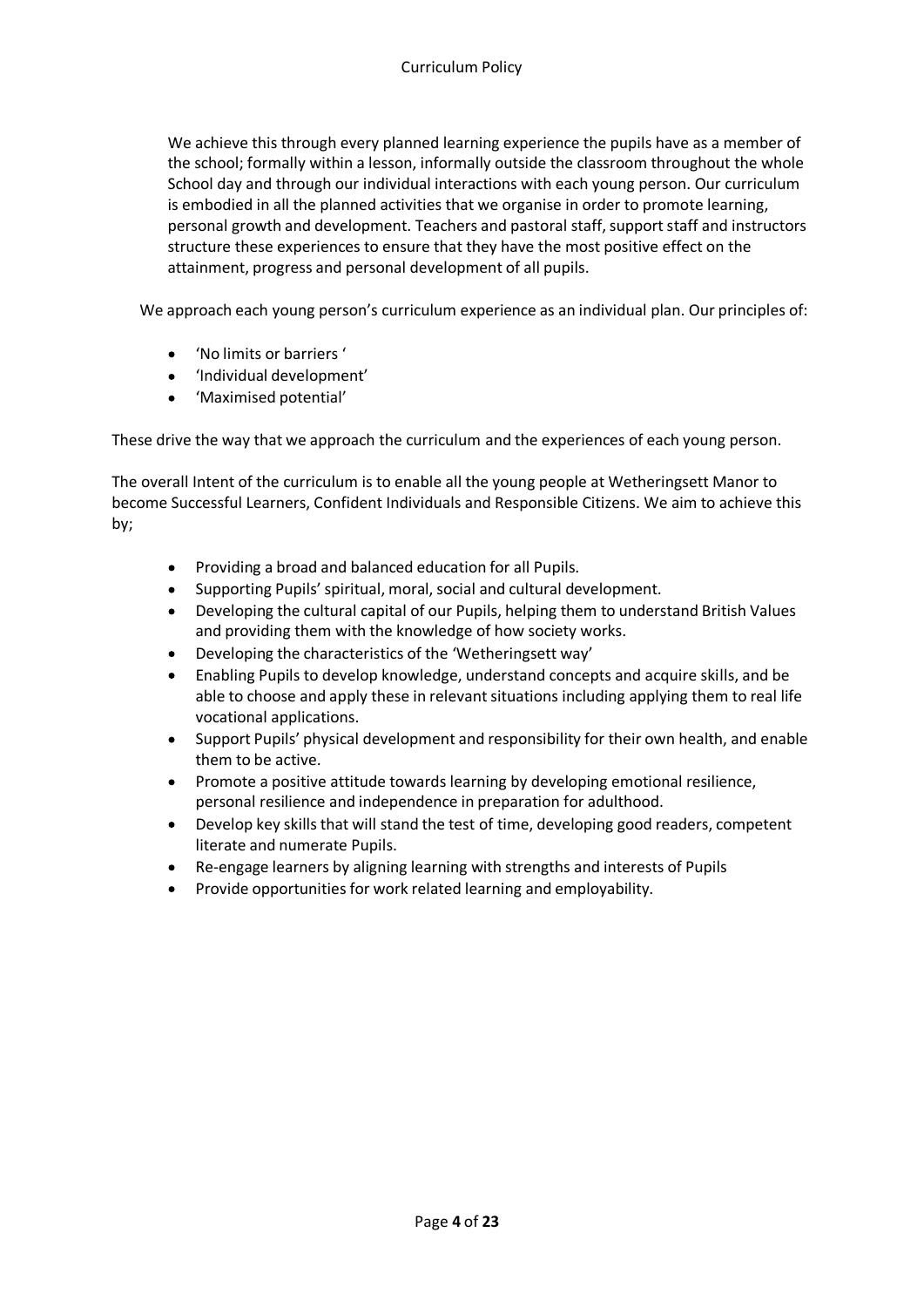## Curriculum Policy

## Our curriculum intent is represented by this pictorial vision of our ethos and how it impacts the curriculum for 2021

| <b>No Limits or Barriers</b><br>There is no concept of "good<br>enough" for our pupils. We will<br>continue to strive for outstanding in<br>every aspects.   | Curriculum continuity so pupils can make scaffolded progress.<br>Top class resources to support our learners.<br>Opportunities that are bespoke and non-exhaustive.<br>$\bullet$<br>Highest possible expectations from day 1, determined through<br>testing.<br>High level of staff training to support our pupils.    |
|--------------------------------------------------------------------------------------------------------------------------------------------------------------|------------------------------------------------------------------------------------------------------------------------------------------------------------------------------------------------------------------------------------------------------------------------------------------------------------------------|
| <b>Individual Development</b><br>We understand that developing our<br>pupils socially will allow greater<br>achievement in all areas of their lives.         | Introducing high quality personal / social development<br>sessions.<br>Development of staff to give them the tools to support our<br>pupils.<br>Tailored, individual interventions.<br>$\bullet$<br>Embracing strengths whilst addressing areas for<br>development.<br>Child centered decision making.                 |
| <b>Maximise potential</b><br>We will continually adapt to best<br>meet the needs of our pupils, so<br>successes are not only aspirational<br>but achievable. | Introducing better literacy intervention programs.<br>$\bullet$<br>Promoting high quality teaching in all areas.<br>Reviewing Accreditation to give maximum opportunities.<br>Subject specific teachers.<br>Better access to therapeutic resources.<br>Expanding curriculum options to produce engaging<br>timetables. |

# **5) The Intent of SMSC within the Wetheringsett Manor curriculum**

As a school for Pupils with challenging social, emotional and behavioural needs, we believe that provision for the social, moral, spiritual and cultural development of our Pupils is integral to curriculum planning. Our curriculum will:

- Promote mutual respect and tolerance.  $\bullet$
- $\bullet$ Promote individual liberty.
- Promote the rule of law.
- $\bullet$ Ensure that everyone connected with the school is aware of British values and principles.
- Ensure that everyone connected with the school is aware of our own values and  $\bullet$ principles.
- Ensure a consistent approach to the delivery of SMSC issues.
- Ensure that a pupil's education is set within a context that is meaningful and appropriate to their age, aptitude and background.
- Ensure that Pupils know what is expected of them and why.  $\bullet$
- Give each pupil a range of opportunities to reflect upon and discuss their beliefs, feelings and responses to personal experience.
- Enable Pupils to develop an understanding of their individual and group identity.
- Enable Pupils to begin to develop an understanding of their social and cultural environment, and an appreciation of the many cultures that now enrich our society.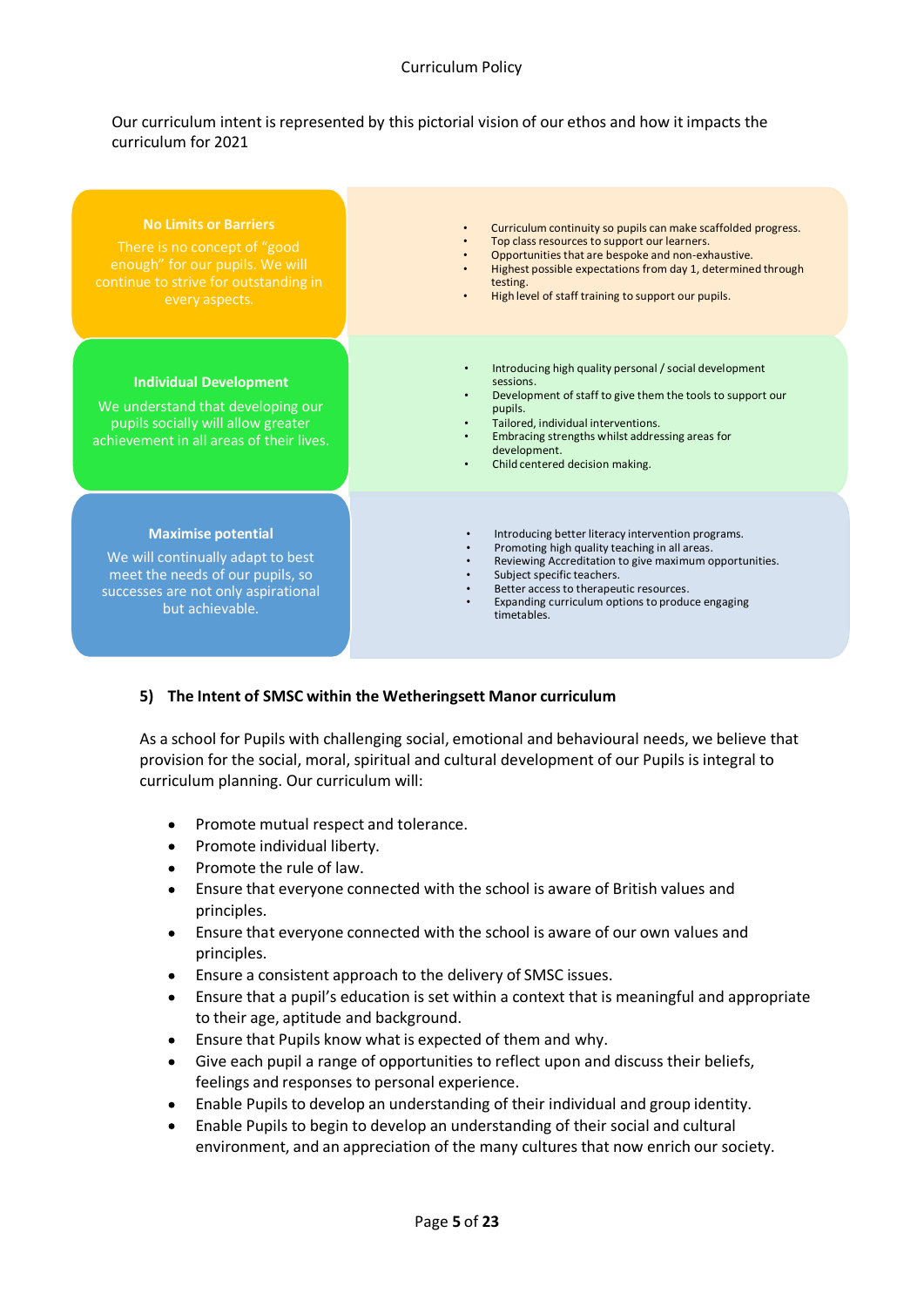Give each pupil the opportunity to explore social and moral issues, and develop a sense of social and moral responsibility.

## **6) Wetheringsett Manorspiritual Development:**

As a school we will provide learning opportunities that will enable Pupils to:

- Develop and sustain their self-esteem in their learning experience.
- Develop their capacity for critical and independent thought.
- Foster their emotional life and express their feelings.  $\bullet$
- Experience moments of stillness and reflection.
- Discuss their beliefs, feelings, values and responses to personal experiences.  $\bullet$
- Form and maintain worthwhile and satisfying relationships
- Reflect on, consider and celebrate the wonders and mysteries of life.

## **7) Wetheringsett Manor moral Development:**

As a school we will provide learning opportunities that will enable Pupils to:

- $\bullet$ Recognise the unique value of each individual.
- Listen and respond appropriately to the views of others.
- Gain the confidence to cope with setbacks and learn from mistakes.
- Take initiative and act responsibly with consideration for others.
- Distinguish between right and wrong.
- Show respect for the environment.
- Make informed and independent judgements.

## **8) Wetheringsett Manorsocial Development:**

As a school we will promote opportunities that will enable Pupils to:

- Develop an understanding of their individual and group identity.
- Learn about service in the school and wider community.  $\bullet$
- Introduce the Wetheringsett 101 which comprises of 101 skills that we believe all pupils should have in preparation for later life.

## **9) Wetheringsett Manor cultural development:**

As a school we will promote opportunities that will enable Pupils to:

Actively promote the value and richness of cultural diversity in Britain, and how these  $\bullet$ influenced individuals and society.

## **10) The Intent of PSHEE within the Curriculum**

PSHEE is central to the development of the Pupils in our school. Our programme is designed to help Pupils deal with the difficult moral, social, health and economic-related issues that arise in their lives and in society. It also helps Pupils to develop the knowledge, skills and understanding they need to live confident, productive, independent and healthy lives as individuals, parents, workers and members of society.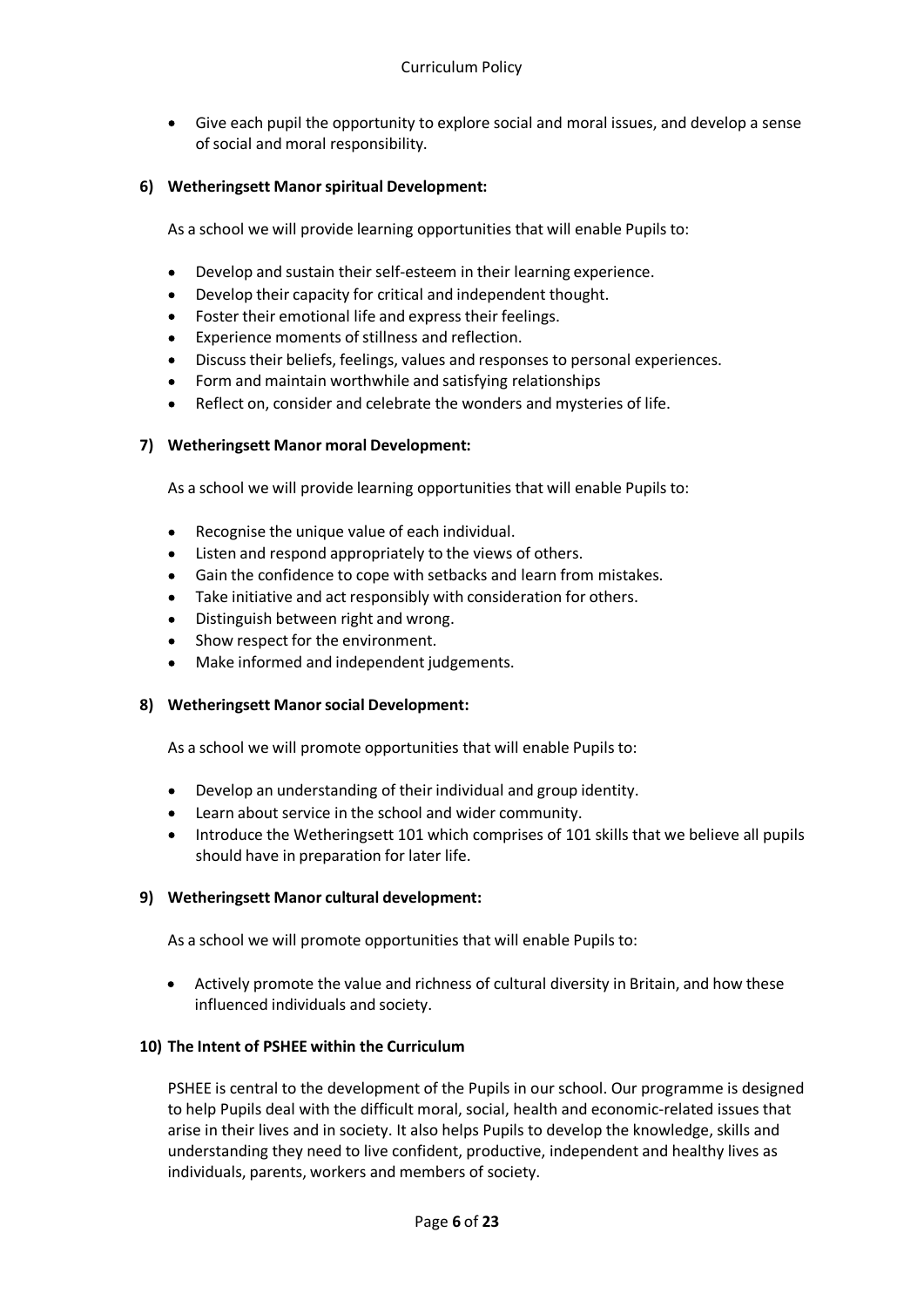The provision of a comprehensive PSHEE programme is central to achieving ourschool's own aims, objectives and mission statement. PSHEE provides learning that makes an essential contribution to:

- Reducing or removing barriers to learning by providing an education that promotes positive relationships and supports Pupils in reaching their full potential.
- $\bullet$ Developing key concepts, language skills, strategies and understanding to enable Pupils to make positive lifestyle choices now and in their future
- Developing the key concepts and skills that both support and transcend academic  $\bullet$ learning and are essential to employability, within a rapidly changing global economy.
- $\bullet$ Developing an understanding of sex and relationships that will affect them throughout life, highlighting sexual issues and the balance of "power" in relationships. Further sex education will be delivered in science lessons.

The values and ethos of the school will not only be made explicit in PSHEE, they will at times be shaped by what happens in PSHEE. It is the planned provision through which we promote both the present and future personal and economic wellbeing of our Pupils. The PSHEE programme is embedded within other efforts to ensure children and Pupils have positive relationships with adults, feel valued and where those who are most vulnerable are identified and supported.

Wetheringsett Manor provides opportunities for children and Pupils to make real decisions about their lives, to take part in activities that simulate adult choices and where they can demonstrate their ability to take responsibility for their decisions.

# **11) Equal Opportunities:**

We promote the needs and interest of all Pupils irrespective of gender, culture, ability or aptitude. Teaching strategies will take into account the ability, age, readiness and cultural backgrounds of the Pupils to ensure that all can access the full PSHEE provision. We promote social learning and expect our Pupils to show a high regard for the needs of others. PSHEE is a good vehicle for addressing both multi-cultural and gender issues and ensuring equal opportunities.

# **12) Protected characteristics**

The Equality Act uses the term "protected characteristics" to refer to aspects of a person's identity. Treating a person less favourably because they have one or more of these characteristics would be unlawful. The protected characteristics are:

- Age.
- $\bullet$ Disability.
- Gender reassignment.
- Marriage and civil partnership.
- Pregnancy and maternity.
- Race.
- Religion or belief.
- Sex.
- Sexual orientation.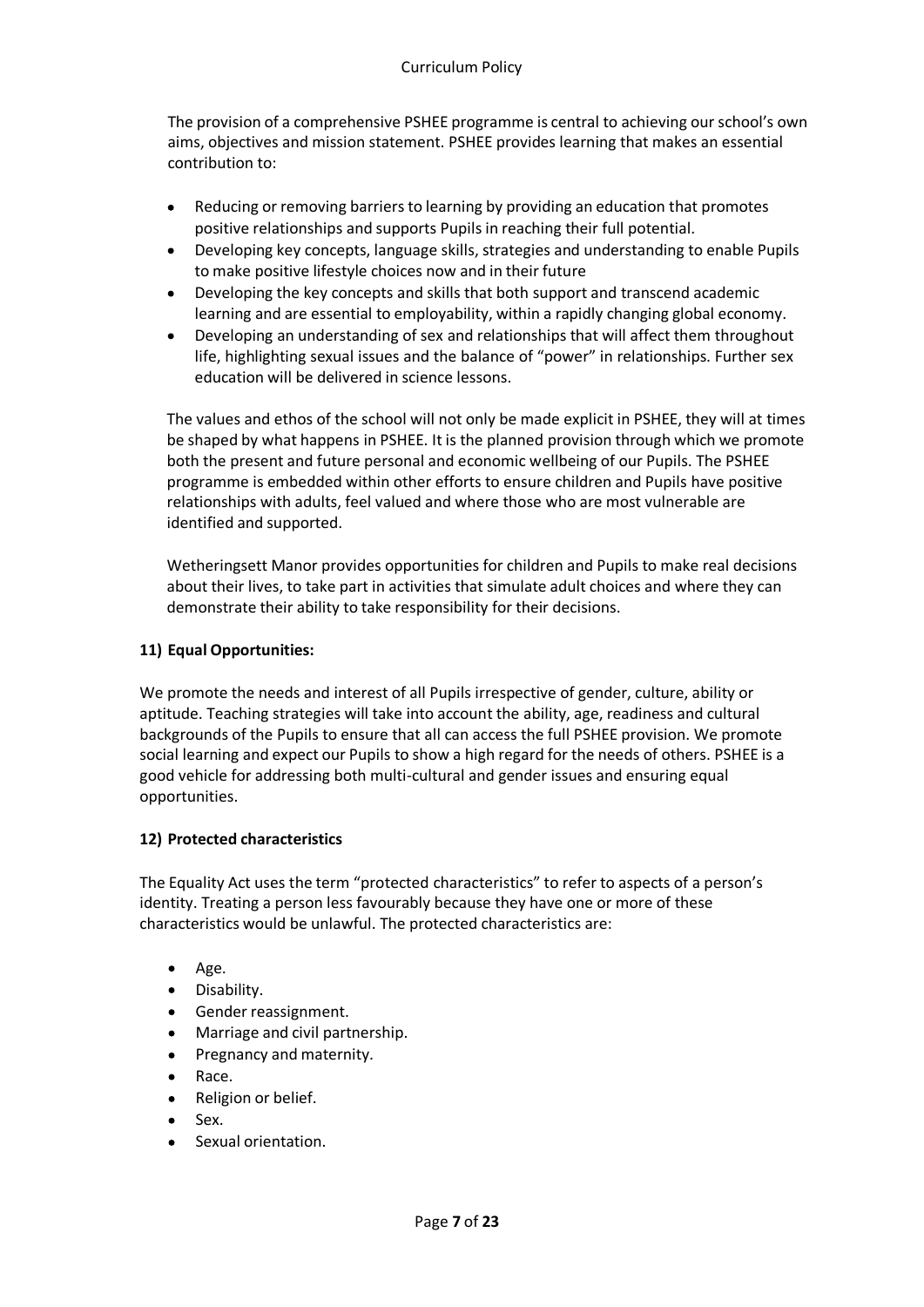In our school we teach Protected Characteristics through assemblies, restorative approaches, anti- bullying sessions and during compulsory 1-2-1 tutor sessions when necessary. We also teach subject specific lessons during our 'Ready to Learn'sessions in a morning.

# **13) British Values**

British values are promoted in so much of what we do, not least during our school assemblies, Religious Education and in PSHE. Modern British values are integral to our school vision and ethos and underpin our daily school lives. As well as actively promoting British values in school, the opposite also applies: we would actively challenge Pupils, staff or professionals expressing opinions contrary to fundamental British values, including 'extremist' views.

## **14) Non-partisan views**

Our curriculum is designed to be non-partisan and the OFG group reminds those with an influence over our Pupils to maintain a non-partisan approach at all times during curriculum delivery.

## **15) Careers**

Wetheringsett Manor provides careers education and guidance programme for its Pupils in years 8, 9, 10 and 11. The primary learning outcomes of this programme are:

- Self-development: Pupils should learn how to understand themselves and develop their  $\bullet$ capabilities.
- Career exploration: Pupils should learn how to investigate career and opportunities.
- Career management: Pupils should learn how to implement their career plans.
- Pupils in Year 7, 8, 9, 10 and 11 will have positive careers input by school staff, as well as external careers advisers provided by Beacon East. (see Careers Policy)

# **16) Cross Curricular Links**

- It is important for all our pupils that they can recognise the key skills used in all curriculum areas. This enables pupils to generalise skills they have learned in one subject applying them to the next.
- Where subject topics overlap co-ordinators will utilise this learning opportunity.
- All subject co-ordinators will complete their schemes including information, relative to literacy and numeracy links with their subject. ICT opportunities will also be utilised in all subject areas.

# **17) Homework**

Homework is shared through the school website on a termly basis this is usually set as a topic study and well as research projects that are of interest to the pupil that can be carried out in the home as well as the school. Any homework that is set by staff should be relevant and beneficial for the pupil. Rewards are in place for positive engagement with homework and this works in line with the school points system.

The school homework policy states that homework is set according to age and ability to promote independent study and a realistic work ethic. There is an expectation that all pupils will play a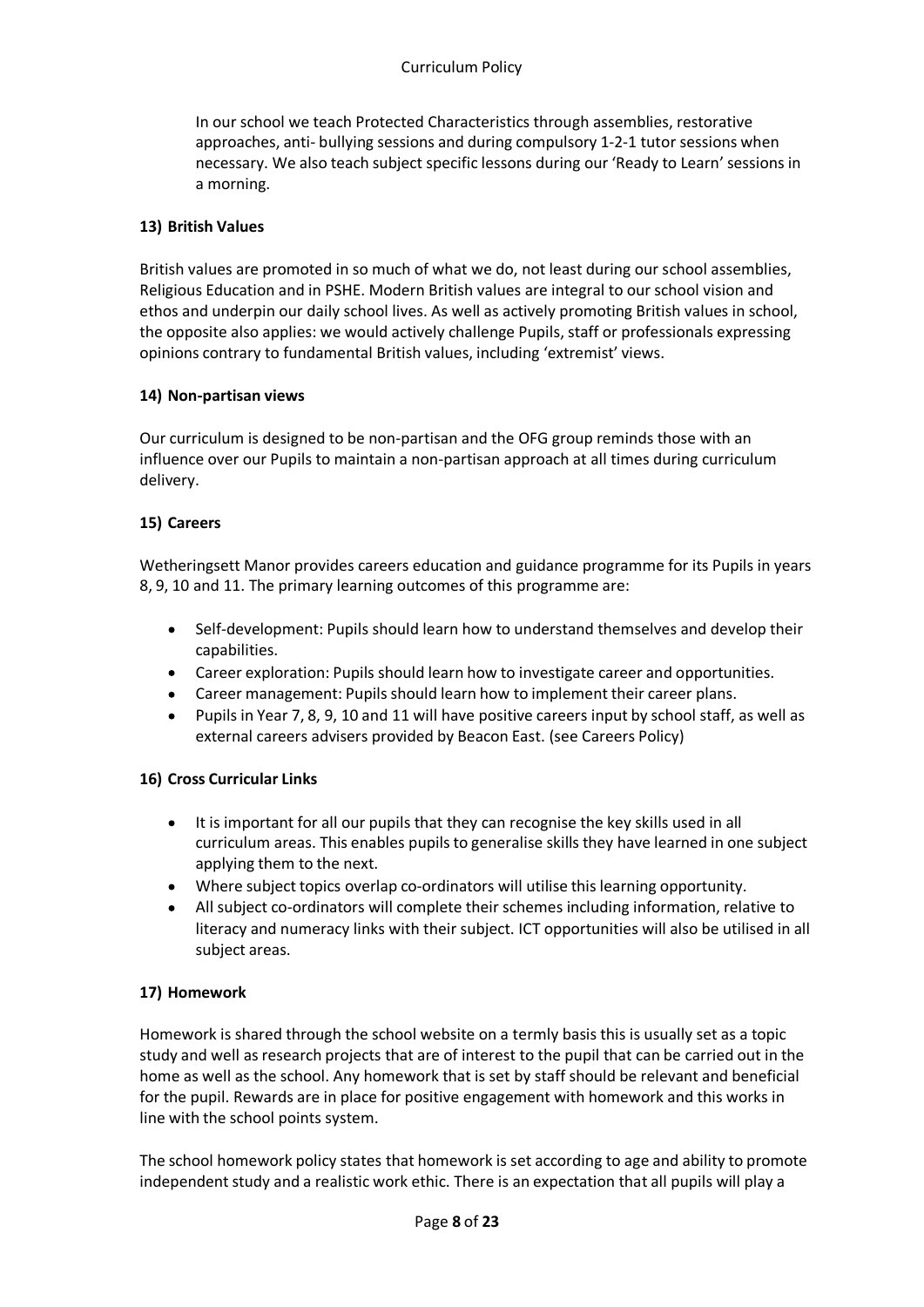part in maximising their own potential.

## **18) The Governing Board**

Wetheringsett Manor Governing board will monitor the effectiveness of this policy and hold the Headteacher to account for its implementation. The Governing board will also ensure that:

- A robust framework is in place for setting curriculum priorities and aspirational targets:
- Wetheringsett Manor is complying with its funding agreement and teaching a "broad and balanced curriculum" which includes English, Maths, and Science, and enough teaching time is provided for Pupils to cover the requirements of the funding agreement.
- Proper provision is made for Pupils with different abilities and needs, including children  $\bullet$ with special educational needs (SEN)
- All courses provided for Pupils lead to qualifications, such as GCSE and other qualifications, are approved by the secretary of state.
- The school implements the relevant statutory assessment arrangements.
- It participates actively in decision-making about the breadth and balance of the curriculum
- Pupils from year 8 onwards are provided with independent, impartial careers guidance, and that this is appropriately resourced.
- Ensure equal access to learning, with high expectations for every pupil and appropriate levels of challenge and support
- Fill in any gaps in learning resulting from disrupted education prior to joining the school.
- The governing body will ratify annually this policy annually.

## **19) Headteacher**

The Headteacher is responsible for ensuring that this policy is adhered to, and that:

- All required elements of the curriculum, and those subjects which the school chooses to  $\bullet$ offer, have aims and objectives which reflect the aims of the school and indicate how the needs of individual Pupils will be met.
- The amount of time provided for teaching the required elements of the curriculum is adequate and is reviewed by the governing board.
- Requests to withdraw children from curriculum subjects are reviewed and managed appropriately.
- The school's procedures for assessment meet all legal requirements.
- The governing board is fully involved in decision-making processes that relate to the breadth and balance of the curriculum
- The governing board is advised on whole-school targets in order to make informed decisions.
- Proper provision is in place for Pupils with different abilities and needs as all children have an EHCP.

## **20) Head of Education**

The Head of Education will ensure that: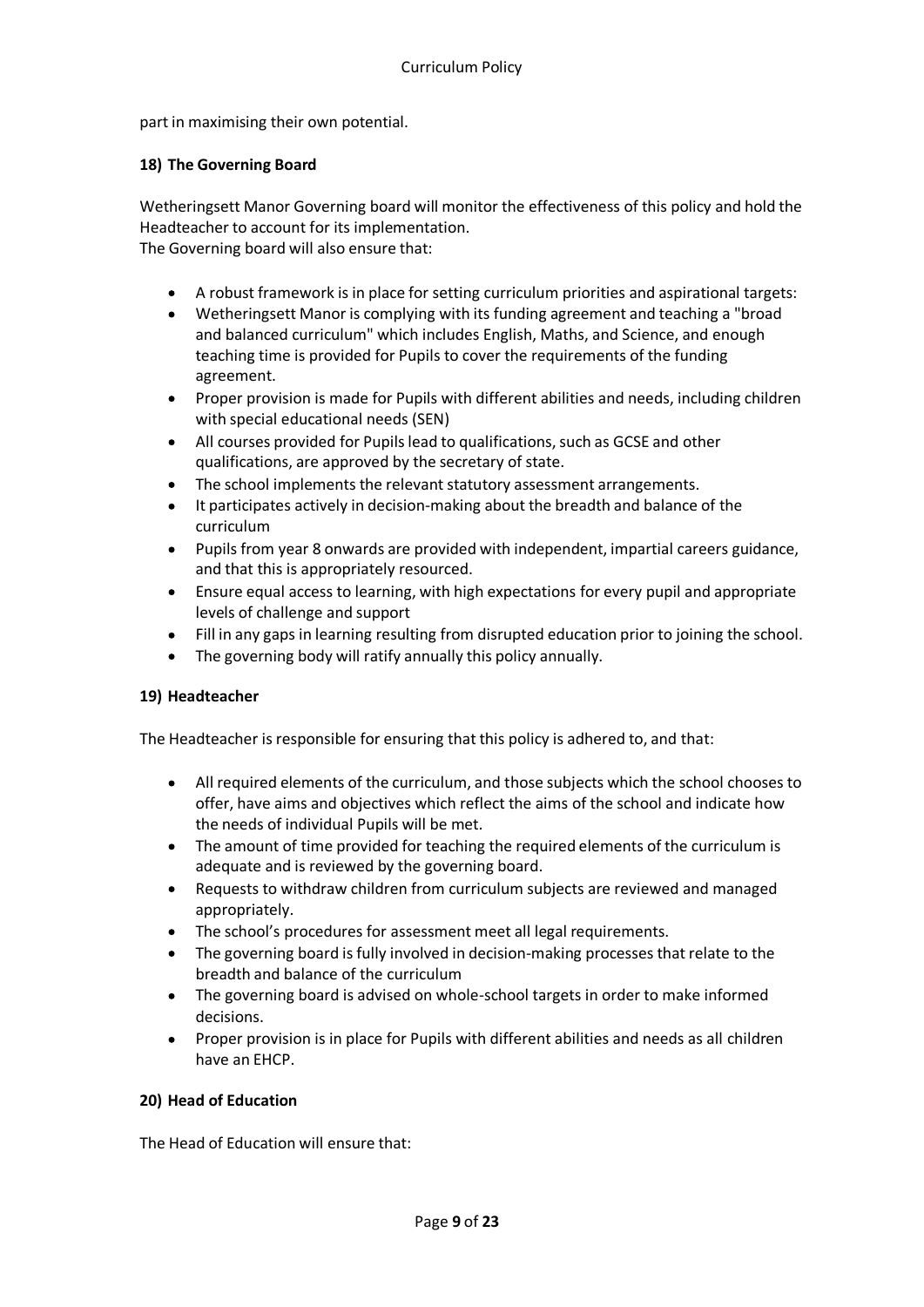- They have an oversight of curriculum structure and delivery within the school.
- Detailed and up-to-date schemes of learning are in place for the delivery of courses.
- Themes of learning are monitored and reviewed on a regular basis.
- Levels of attainment and rates of progression are discussed with teachers on a regular basis and that actions are taken where necessary to improve these.
- Long term planning is in place for all courses. Schemes of learning are designed using the school pro-forma and will contain curriculum detail on context, expectations, key skills, learning objectives, learning outcomes, learning activities, differentiation and resources.
- Schemes of learning encourage progression at least in line with national standards.
- There is consistency in terms of curriculum delivery. Schemes of learning are in place and used by all staff delivering a particular course.
- Appropriate awarding bodies and courses are selected so that they best meet the  $\bullet$ learning needs of our Pupils.
- Where necessary an appropriate combination of qualifications or alternative qualifications is offered which bestsuit the needs of learners.
- Assessment is appropriate to the course and the Pupils following particular courses. There should be consistency of approach towards assessment.
- Boy's performance data is reviewed on a regular basis to ensure that any necessary changes in terms of curriculum delivery are planned and carried out in a timely fashion.
- They share best practice with other colleagues in terms of curriculum design and delivery.
- They oversee CPD needs with regard to curriculum planning and delivery within their area of responsibility.
- The curriculum is planned and devised to bestsuit the needs of groups of young people and individuals.
- The curriculum is delivered and evaluated effectively by the whole schools team and responds to changes in the school population through the curriculum.
- The curriculum is delivered with due regard to the individual needs of each pupil and  $\bullet$ differentiated as appropriate.
- Subject teachers provide a strategic lead, offer support and advice to colleagues, and monitor progress in their subject area.
- Subject teachers provide appropriate plans and schemes of work which are tailored to the individual goals of each young person.
- The procedures for assessment meet all subject requirements and are used to  $\bullet$ proactively support the learning and development of the Pupils.
- There is equality of access to the whole curriculum.
- Teachers use effective strategies for overcoming barriers to learning, managing pupil
- Behaviour and encouraging Pupils to act responsibly towards others.
- Teachers are maintaining a learning culture within the classroom, this will be monitored by weekly learning walks.
- Ensuring pupils are making progress based on assessments from several sources including, work scrutiny, classroom monitor, baseline assessments, iTAC and EHCP statements.
- Ensuring agreed teaching methods are being applied consistently across the key stages, for individual pupils.
- Ensuring timescales are being adhered to for; Reports, IEP's, EHCP's and ITACs.

# **21) Teachers**

Are responsible for making sure: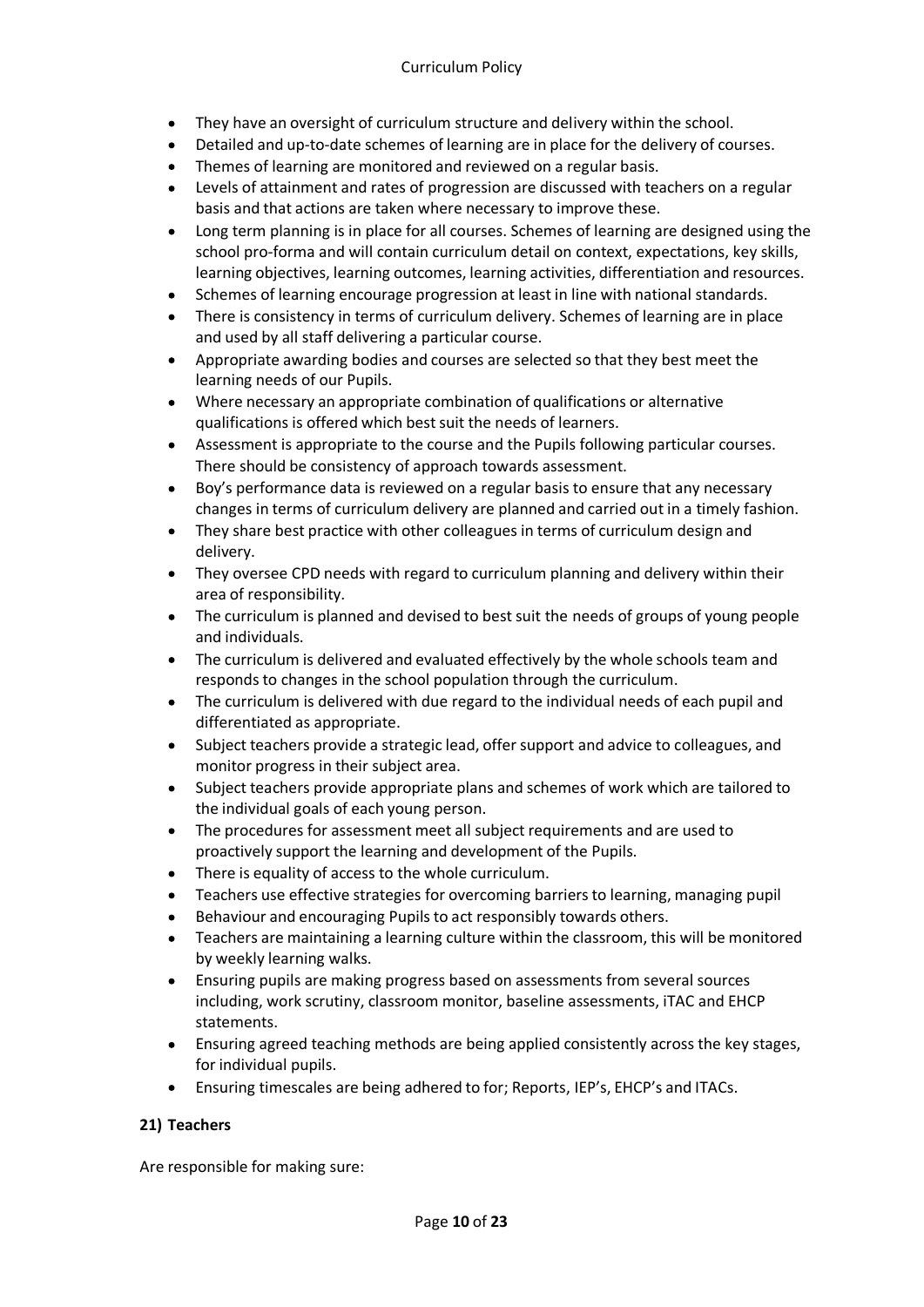- A learning culture exists within their classroom with expectations for behaviour and lesson content understood by pupils.
- Provide a stimulating environment for learning with pupil work displayed as examples of achievement.
- Pupils are confident to speak out / ask questions in front of peers.
- Their subject knowledge is current and teaching practice is in line with any current developments.
- Have high expectations for all students relative to individual ability, based on knowledge of CAT4 and baseline testing.
- Show learning outcomes in every lesson for each pupil.
- Give regular feedback to pupils both written and verbally, in line with assessment policy that is designed to inspire and motivate, whilst maintaining validity.
- Provide differentiated targets / outcomes, matched to individual pupil ability.
- Be able to use ICT / SMSC discretely within their lesson and show this in lesson planning.
- Direct support staff in an efficient manner, showing knowledge of individual pupil needs.
- Use a wide range of teaching techniques that are tailored to individual learning needs of the pupils, using regular questioning throughout lesson to assess pupil knowledge.
- Engage in lesson studies of other teachers in a continued effort to enhance own practice.
- Promote independent learning where possible by task setting, behaviour management.
- Provide opportunities for pupils to reflect upon, learn from and improve upon their performance.
- Frequently record assessment on school system, currently rising stars.
- Have knowledge of specific learning needs of all pupils in the classroom.

Overall responsibility for the monitoring of teaching and learning rests with the Headteacher alongside the SLT, who, will make regular visits to classrooms to observe lessons and review pupils work. Staff will be provided with feedback from these visits.

# **22) Allstaff:**

Staff at Wetheringsett Manor are expected actively to promote and seek to secure the curriculum intent named above and, in particular to:

- Have high expectations of Pupils.
- Employ a variety of appropriate teaching and learning methods.
- Ensure that adjustments are made where necessary to promote access to the curriculum.
- Deliver programmes of study which build upon Pupils' previous experiences, providing progression and continuity, and which conform to the requirements of the curriculum.
- Provide work which meets their Pupils' needs and develops aspirations, offering depth and challenge, and motivating and inspiring all.
- Involve the learner in the process of learning, by discussing work, giving regular feedback through assessment and marking, agreeing targets and encouraging
- Pupils to evaluate their own achievements.
- Develop Pupils' skills to become independent learners; encourage, reward and value achievement and effort, both formally and informally, through praise in the learning environment.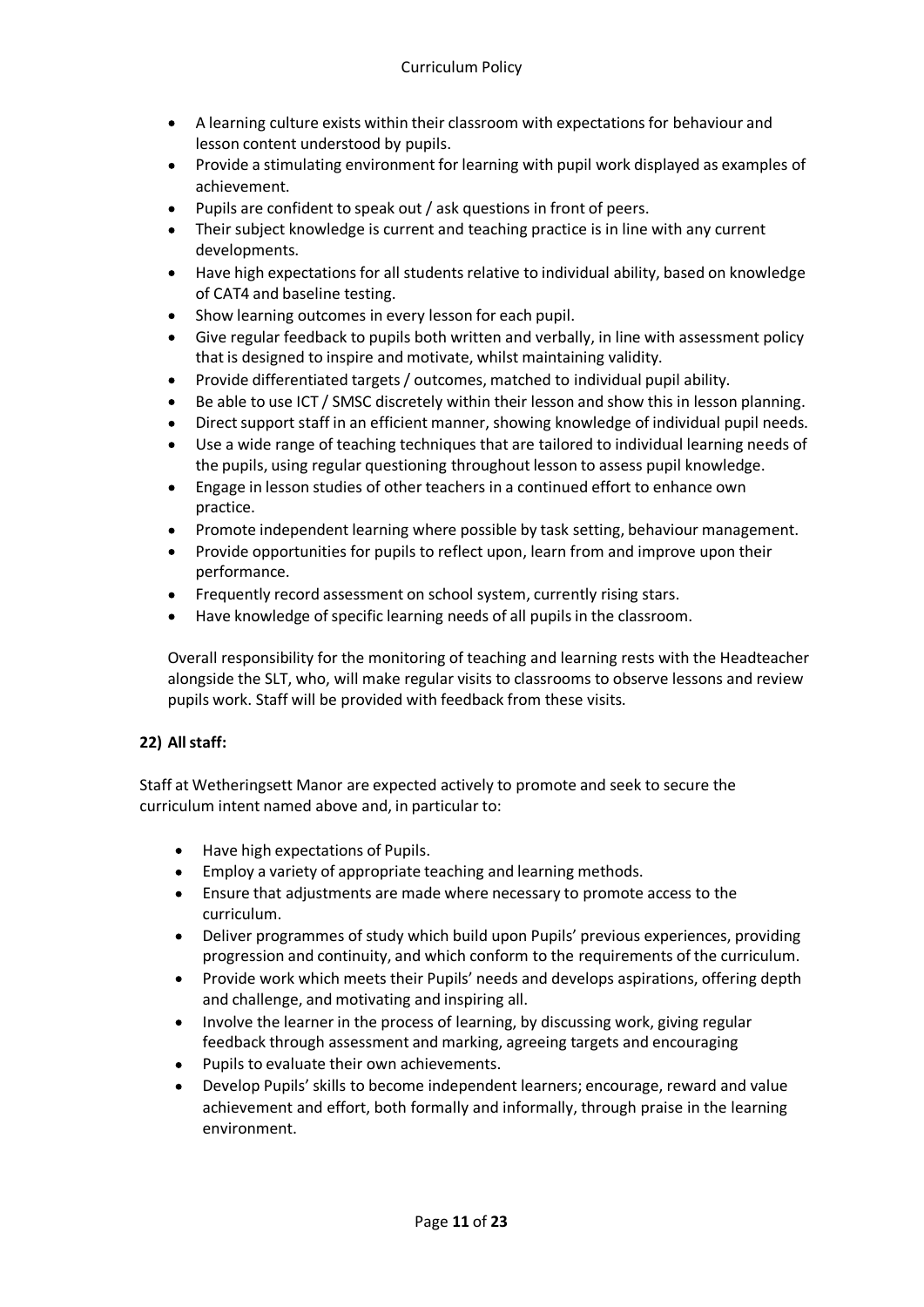Work in partnership with other staff, parents/carers and the wider community to  $\bullet$ achieve shared goals; keep parents/carers regularly and fully informed about the progress and achievements of the Pupils.

## **23) Implementation of the curriculum**

## **Key Stage 3**

The school operates a 38 period week. There are 6 periods per day, 4 in the morning, and 2 in the afternoon, each of which lasts for 45 minutes. Monday mornings have a tutor period which are designed to enable young people to make the transition between home and the school environment these are devoted to tutor support and personalized target setting. A weekly assembly occurs on a Tuesday morning which focuses on key foci from the SMSC calendar. Each day has an additional session that focusses on literacy and / or personal development.

Each class has its own timetabled sessions, delivered by fully qualified teachers. Each class has at least 1 teaching assistant supporting the lesson, this is supplemented during the day with pastoral support staff who support education and helping pupils in managing their own behaviour. Key Stage 3 has specific area which are focused on supporting Pupils to re-engage in learning or to work independently where required.

The curriculum at Key Stage 3 will enable re-engagement through a thematic approach. There will be a key focus on developing core skills and a prioritisation on personal development through delivery of aspects of Social and Emotional Aspects of Learning (SEAL). Pupil's social needs are also taken into consideration along with any other aspects that are deemed important and these are addressed SMSC requirements are met through the delivery of weekly timetabled RE/SMSC/PSHE lessons. Learning outside of the classroom is a key element of the Key Stage 3 curriculum and access to Forest school learning, Swimming, PE and Topic are seen as key to further engaging pupils. Furthermore the school is looking to develop forest schools and training and accrediting staff in delivering an extension to the curriculum through outdoor learning.

The curriculum which includes daily Maths, English, Reading (and for some phonics) also includes Science, Geography, History, Computing, DT, Food Tech, PE, Music, RE, PSHE which are covered during the week along with music. Topics are introduced and developed on a thematic topic based curriculum (creative curriculum) and incorporates all core subjects and follows KS3 and National Curriculum objectives to ensure all areas are covered. These are placed into a long term Plan, which is continually updated. All pupils will be assessed on their cognitive ability by using the CAT4 and Hodder baseline testing to determine how to individually tailor the curriculum to best meet learning need.

| <b>Subject</b>            | 45 Minute periods |
|---------------------------|-------------------|
| English                   | 4                 |
| Science                   | 3                 |
| Maths                     | 4                 |
| <b>Humanities</b>         | $\overline{2}$    |
| Art                       | 3                 |
| R.E / SMSC                | 1                 |
| <b>PE</b>                 | 1                 |
| <b>Vocational Options</b> | 8                 |
| Form                      | 1                 |
| Choice time               | 2                 |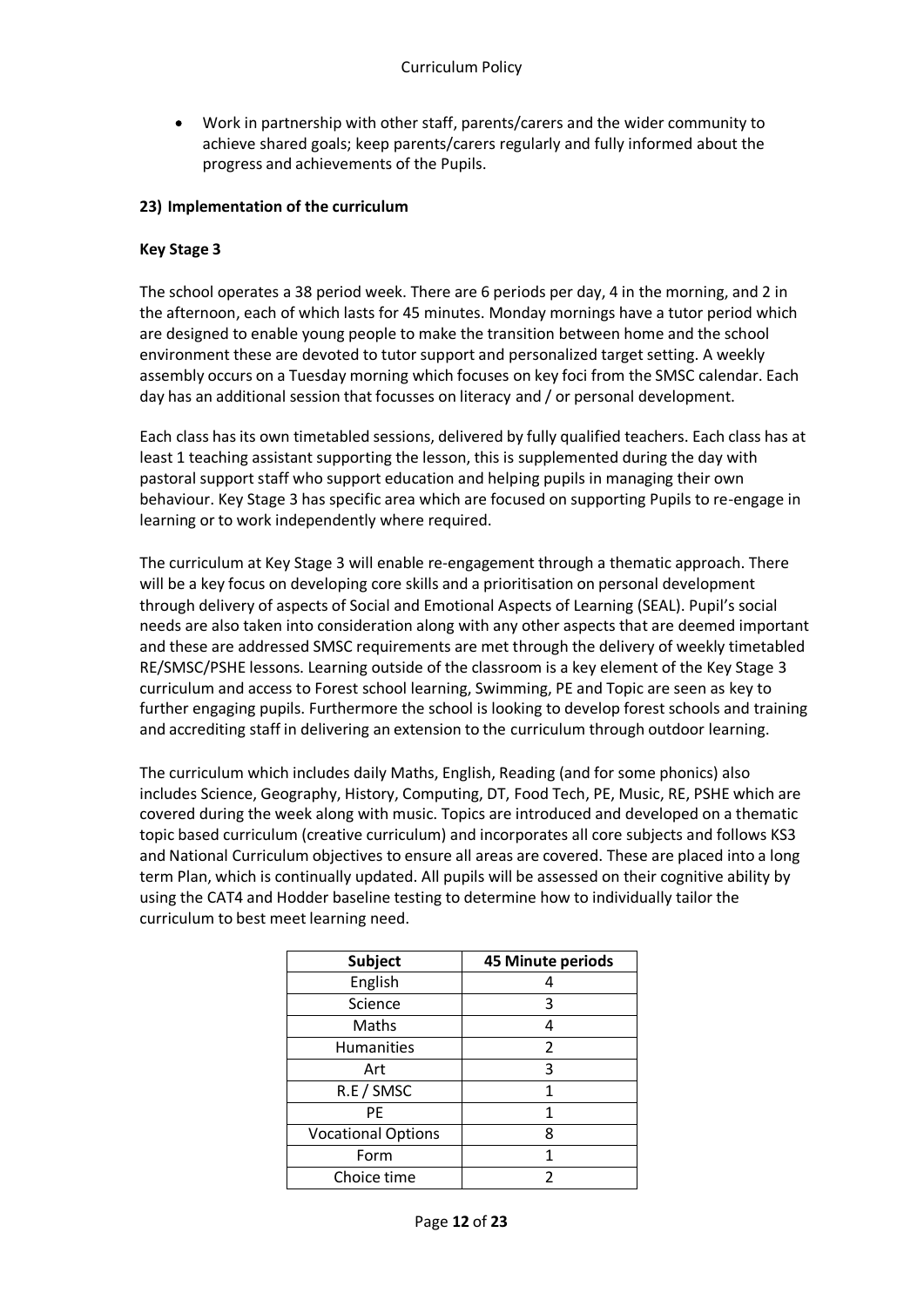## Curriculum Policy

| Literacy (30 minutes) |  |
|-----------------------|--|

The IT curriculum currently taught discretely throughout the curriculum as part of subject programs of study. The curriculum offer will be widened for 21/22 with access to greater vocational subjects taught through catering, construction, mechanics, sports and the addition of Media.

## **Key Stage 4**

The Key stage 4 curriculum currently works mainly towards qualifications at 4 levels; AQA Units, Entry levels, functional skills and GCSE's, this is not an exclusive or exhaustive list as qualifications that are bespoke to vocational areas are also achievable for our pupils.

All pupils are required to attend Math's, English, Science, PE, Art and PSHE. There is an option currently to choose a wide range of more vocational based subjects 4 of the afternoons such as: Music, additional Art, Forest schools, D of E, Sport or Food tech. These options change on a 6 week rotational basis allowing pupils to experience several aspects of learning throughout the year, as we develop the site these 'Options' will develop into structured timetabled sessions that run throughout the year. The option of ICT is also available for those pupils who show interest in following this subject into further education. Other than those pupils ICT will be taught discretely across all other subject areas. SMSC will also be covered across all subject areas and recorded on the SMSC tracker. Each day has an additional session that focusses on literacy and / or personal development.

| Subject                      | 45 minute lessons |
|------------------------------|-------------------|
| Maths                        | 4                 |
| English                      | 4                 |
| Science                      | 4                 |
| PSHE / SMSC / RE             | 1                 |
| Art                          | 3                 |
| <b>PE</b>                    | 1                 |
| Careers                      | 1                 |
| <b>Vocational Activities</b> | 8                 |
| <b>Choice Time</b>           | 2                 |
| Form                         | 1                 |
| Literacy (30 minutes)        | 5                 |

## **24) Adaption of the curriculum**

Examples of ways in which the curriculum is adapted for those in the primary phase for Pupils with SEMH / ASD include:

- Tasks aimed at incorporating special interests
- Modelling drama orspeaking and listening activities
- Explain and use ambiguous language to aid understanding
- Templates and examples of expected outcomes
- Individualised worksheets
- Relate skills/information to functional situations
- Adapted Curriculum to suit academic level
- Shared life experiences.
- Incorporation of movement breaks forsome Pupils
- Collaboration with different departments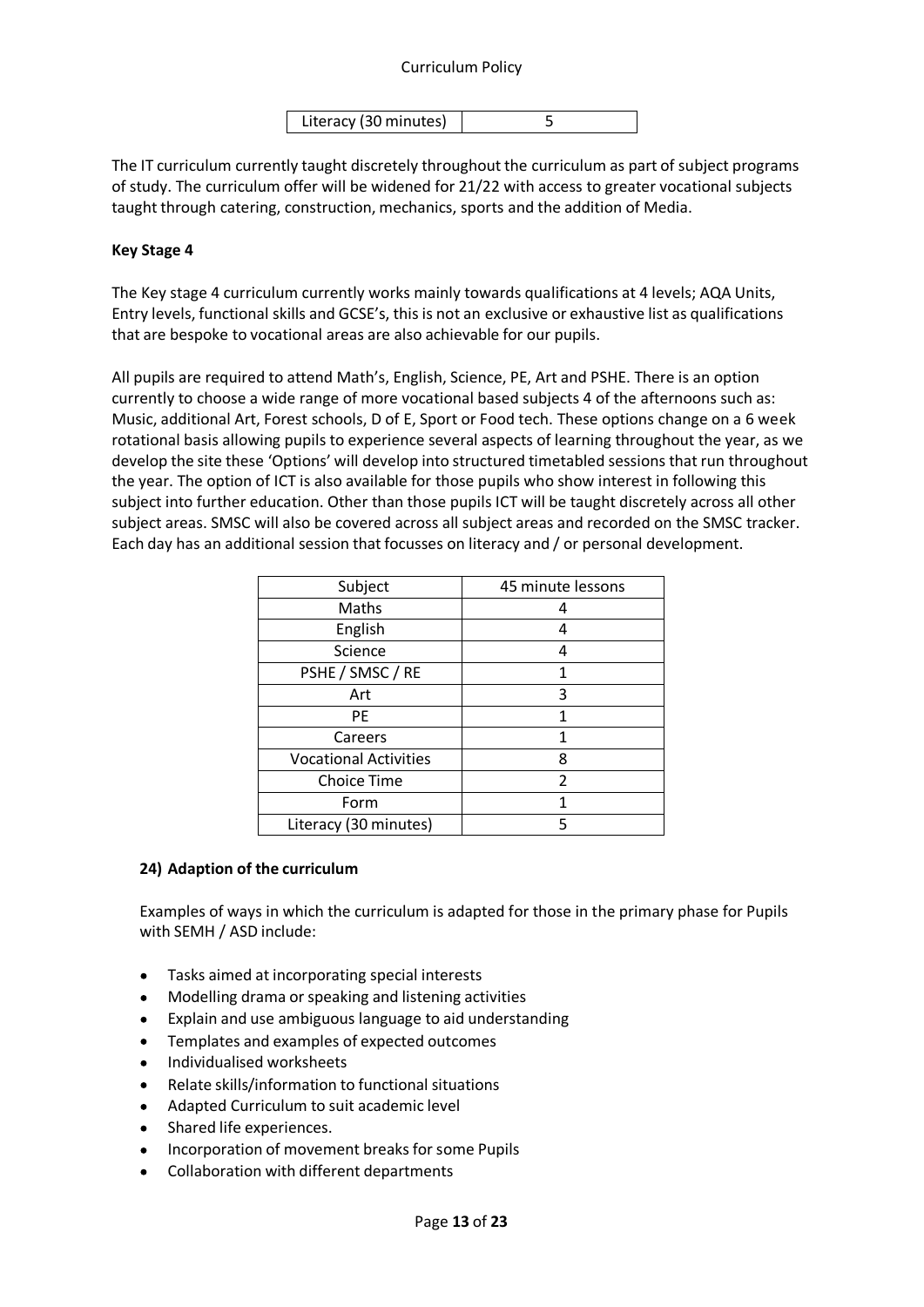Examples of ways in which the Curriculum is adapted for those with SEMH include:

- Tasks aimed at incorporating special interests  $\bullet$
- $\bullet$ Role play and/orspeaking and listening activities
- Curriculum having 'in-built' rewards  $\bullet$
- In house Vocational offer in the afternoons  $\bullet$
- Differentiated use of language and tasks
- Templates and examples of expected outcomes  $\bullet$
- Relate skills/information to functional situations  $\bullet$
- Adapted Curriculum to suit academic level
- Incorporation of movement breaks forsome pupils  $\bullet$
- Collaboration with different departments
- Comprehensive Outdoor Education experiences  $\bullet$

## **25) Intervention curriculum**

Alongside this thematic approach discrete intervention to support learning in numeracy and literacy will focus on Pupils being able to catch up and fill in gaps in learning. A reading and literacy intervention program supports the intervention based curriculum, LEXIA, where gaps in learning are planned for and addressed on an individual basis.

All core and foundation subjects are based on the objectives found on the SOLAR framework with a particular focus on the Primary National Strategy and framework for literacy and mathematics, which are created and planned around the term's topic.

## **26) Social and Emotional**

As with any learning, the assessment of Pupils' personal, social and emotional development is important. It provides information, which indicates Pupils' progress and achievement and informs the development of the programme. Pupils do not pass or fail within this area, but have the opportunity to reflect on their own learning and personal experiences and to set personal goals and agree strategies to reach them. The process of assessment has a positive impact on Pupils' self- awareness and self-esteem and there are opportunities to record learning and progress in different ways. Further progress can be monitored and reflected through class points system, ITAC's, educational reviews and SNAP software.

## **27) Academic**

Each department provides a curriculum framework within which arrangements for assessing and recording pupils achievements are integral to be the learning progress.

Assessment will be for a variety of purposes: diagnostic, formative and evaluative. It will be used as an aid to making judgements about the achievements of a pupil and therefore contribute to future planning. These judgements will be based on evidence from more than one source, such as teacher observation, class work, tests, investigation, project work, and examinations (where appropriate).

Assessment will take place at three connected levels: short term, medium term, and long term, these assessments will be used to inform teaching in a cycle of planning, teaching and assessment. Subject leads will meet half termly to moderate their subject with other staff members to ensure the highest quality is maintained.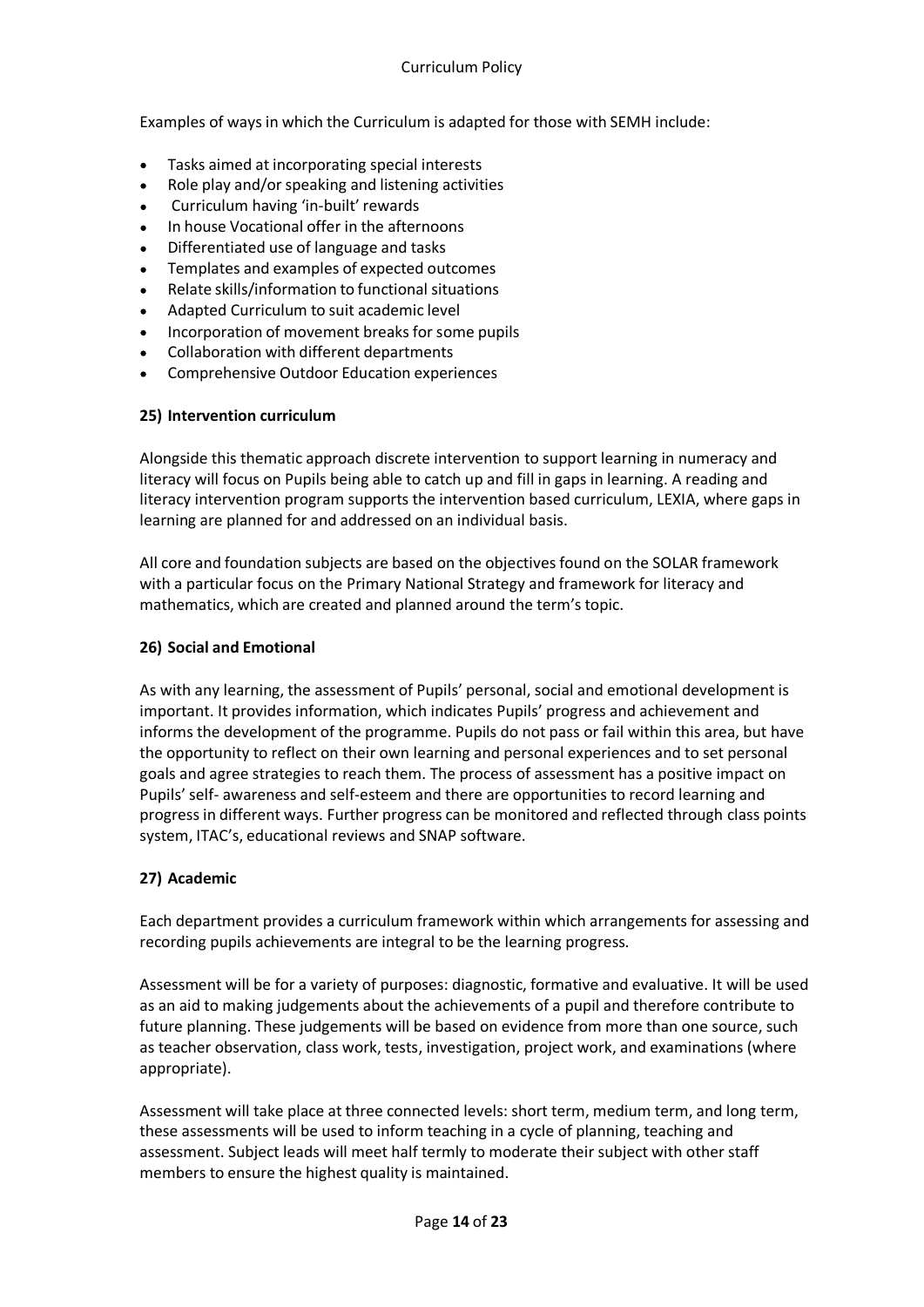Short term assessments will be an informal part of every lesson to check pupils' understanding and gain information which assists in adjusting day to day lessons plans.

Medium term assessments will assess some of the ideas linked to the key objectives which have been covered during a half term and are clearly reflected in the scheme of work.

Long term assessments will be made through End of Key Stage Tests or tasks and using external examinations such as AQA Units, Entry Level Certificate, and G.C.S.E where appropriate. Biannual testing for comprehension, numeracy and spelling will take place for all pupils with any new pupils being assessed within 6 weeks of placement.

(Also see Assessment, Recording & Reporting Policy)

## **28) Organisation of the Curriculum**

Wetheringsett Manor currently operates within two Key Stages:

## **Key Stage 3**

1 x Year 7/8 class

2 x Year 8/9 classes

#### **Key Stage 4**

1 x Year 9 / 10 class

2 x Year 10 / 11 classes

## Maximum of 6 Pupils per class

Each class has its own timetabled sessions, delivered by fully qualified subject specialists. Each class has at least 1 teaching assistant supporting the lesson. There is a clear literacy focus in every lesson which is led by the English lead for the school.

Classes consist of small groups of Pupils who follow a topic based approach to learning with a strong emphasis on their emotional needs. SNAP profiling forms a key assessment tool helping to identify behavioural targets for the term and the monitoring of progress over the academic year. Regular internal team around a child (ITAC's) are used to continually monitor progress of pupils and identify routes for further progression.

## **29) Definition**

Planning and content of the curriculum at all times take account of Pupils' age, attainment, gender, ethnicity, background, diagnosis and EHC Plan. The curriculum is structured so as to be balanced and broadly based and promotes Pupils' intellectual, physical and personal development. It is determined, organised and implemented, having regard to the needs, experience, interests, aptitudes and stage of development of the Pupils and the resources available to the school.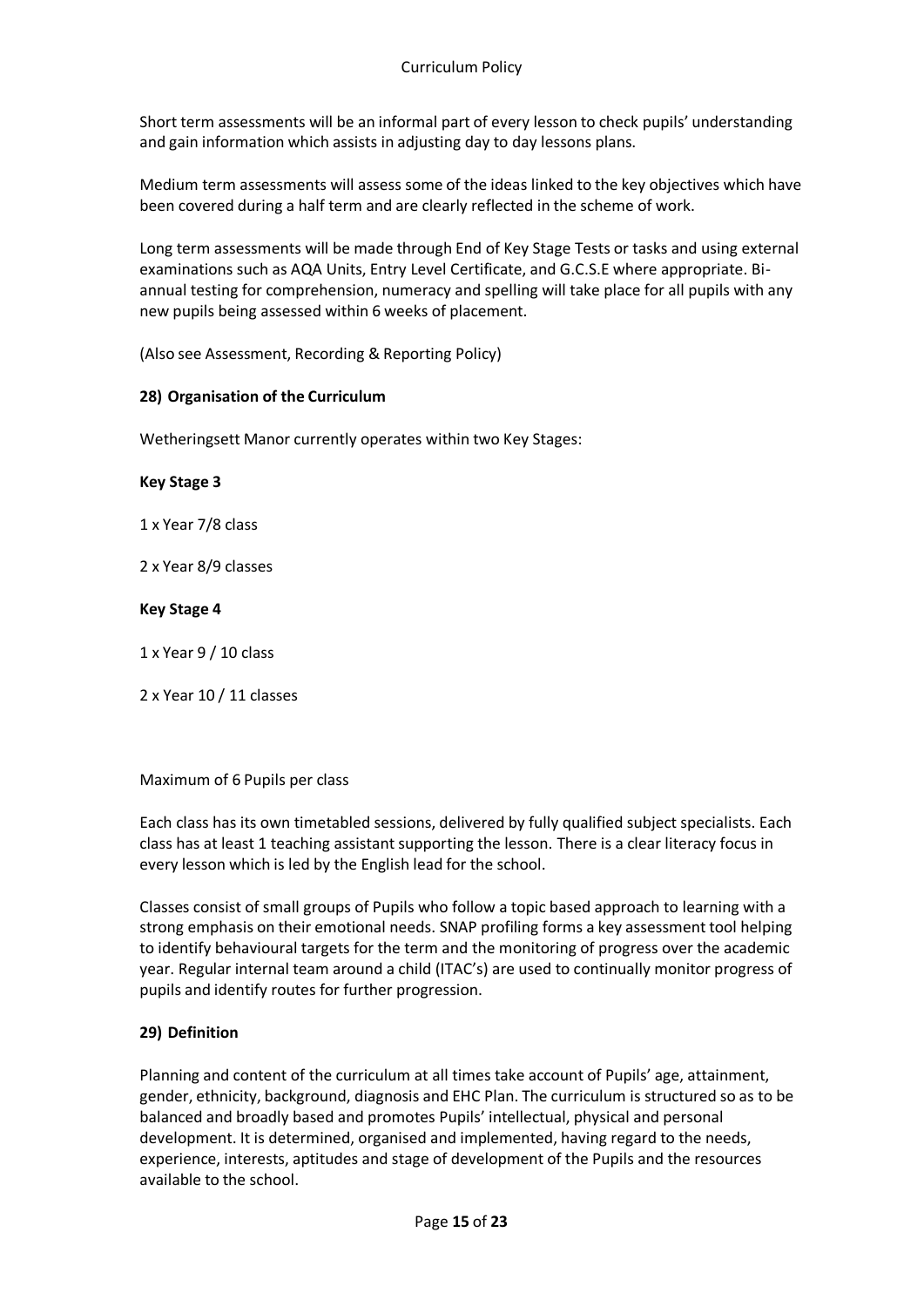It includes the statutory requirements for religious education, literacy, citizenship, numeracy, disability, assemblies, work related learning (including careers education), sex education and equal opportunities. The curriculum is seen as academic, vocational and pastoral. As Pupils move through the Key Stages they will be encouraged to exercise greater choice in terms of the subjects they study and vocational pathways available. This serves to prepare Pupils for the next stage of education, training or employment. As well as academic attainment Pupils will also make personal development in personal, moral, social and cultural contexts. This is promoted through whole school assemblies, tutor group sessions and themes which run each week.

The curriculum provides the best opportunities for equality of access and for Pupils to learn and ultimately make the best progress that they can. To this end planning is effective and will provide continuity and progression of learning. Self-evaluation is structured so as to provide opportunities for monitoring the extent to which the curriculum is enabling Pupils to attain their respective individual targets. Best practice reflects the manner through which assessment information is used to inform curriculum planning.

The core curriculum will be enriched by further curricular provision, including sporting events, off site trips, visiting speakers/groups, outdoor education, work experience opportunities (Key Stage 4), vocational training from year 8 onwards and other experiences which support the learning of the student.

Wetheringsett Manor's curriculum is engaging and always relevant to our Pupils' needs and will continue to evolve in accordance to pupil need.

# **30) Moving forward: Pathway plan from September 2021**

From September 2021 the school will offer a balanced curriculum based on Maths, English and Science with the aim of addressing previous gaps in pupil knowledge and furthering development. Art will also be offered across both Key Stages in the form of fine Art and Art graphics with the aim of expression for our pupils through this medium whilst also having an academic focus. Additional subject areas will be offered in vocational sessions every afternoon, these will also lead to academic qualification, initially in the form of AQA unit awards of short course awards through the ASDAN framework. This development of the schools timetable for afternoons allows further academic success and life skill learning. These activities also allow pupils to express a choice in their learning pathway but also enable them to gain further qualifications in subject's areas they perceive as important to their life choices. Thus following the school ethos of enabling individual development and maximum progression by removing barriers.

(See curriculum offer)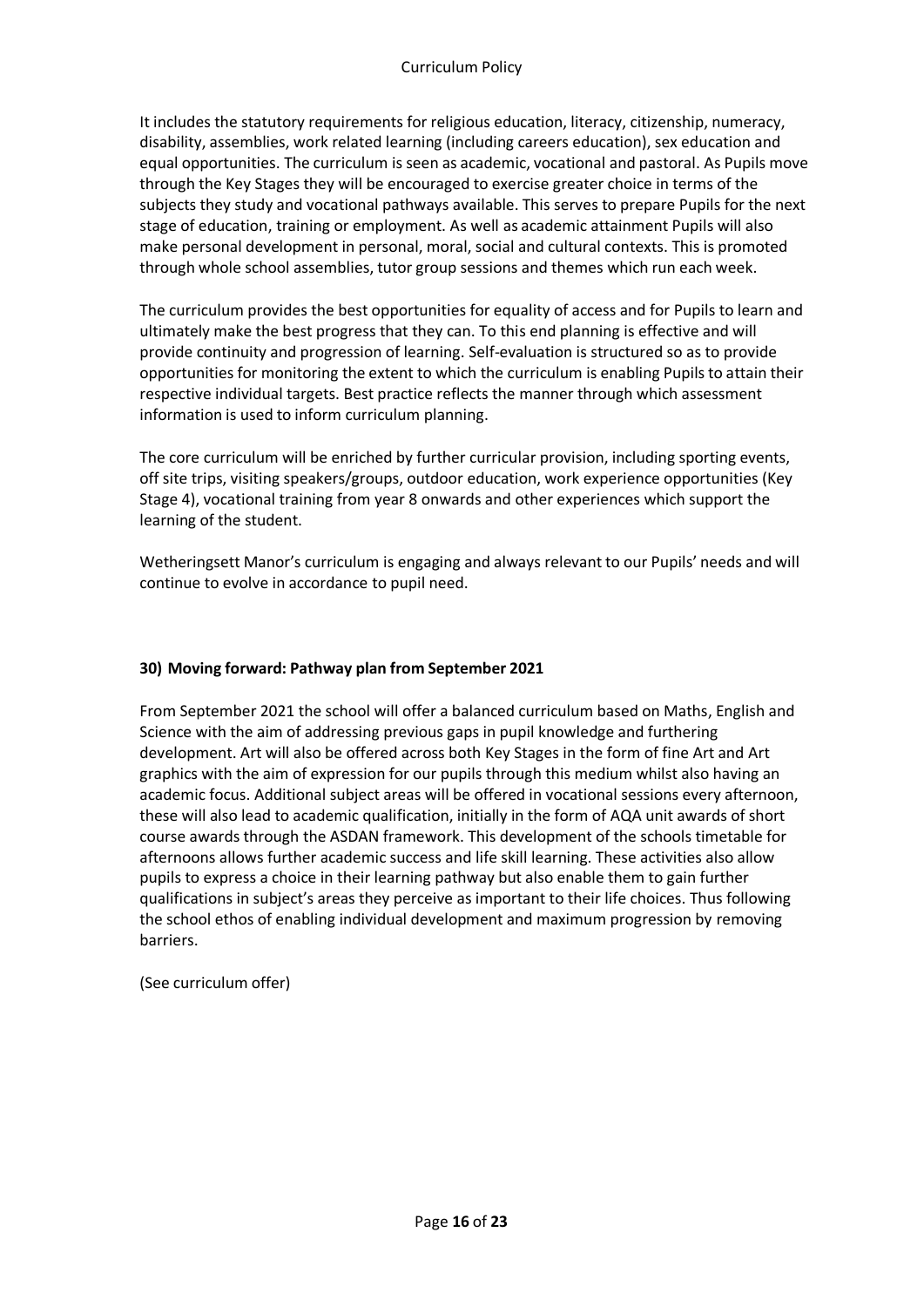|                     | Years 7, 8 and 9                                                                                                                                                                                                                                                                                                 | Years 10 and 11                                                                                                                                                                                                                                                                                                                                                                                                                                                           | Post 16                                                                                                                                                                                                                                                                                                                                                                                                                                                                              | ASD curriculum                                                                                                                                                                                                                                                                                                                                                                                                                                                                                                    |
|---------------------|------------------------------------------------------------------------------------------------------------------------------------------------------------------------------------------------------------------------------------------------------------------------------------------------------------------|---------------------------------------------------------------------------------------------------------------------------------------------------------------------------------------------------------------------------------------------------------------------------------------------------------------------------------------------------------------------------------------------------------------------------------------------------------------------------|--------------------------------------------------------------------------------------------------------------------------------------------------------------------------------------------------------------------------------------------------------------------------------------------------------------------------------------------------------------------------------------------------------------------------------------------------------------------------------------|-------------------------------------------------------------------------------------------------------------------------------------------------------------------------------------------------------------------------------------------------------------------------------------------------------------------------------------------------------------------------------------------------------------------------------------------------------------------------------------------------------------------|
| Determinate factors | * Baseline Testing - Literacy,<br><b>Numeracy and Spelling</b><br>* Cat 4 testing<br>* EHCP outcomes / actions<br>* SNAP profiling, determining SpLd<br>and SEMH<br>* Pupils wishes (proportional and<br>reasonable)                                                                                             | * Baseline Testing - Literacy,<br>Numeracy and spelling to<br>determine level of additional<br>support required in these areas<br>* Cat 4 testing<br>* EHCP outcomes / actions - with<br>focus on post 16 learning<br>* Rising stars baseline assessment<br>* SNAP profiling, determining SpLd<br>and SEMH<br>* Pupils wishes (proportional and                                                                                                                           | * Baseline Testing - Literacy,<br>Numeracy and spelling to<br>determine level of additional<br>support required in these areas<br>* EHCP outcomes / actions - with<br>focus on route into further<br>education<br>* continued SNAP profiling,<br>determining progress against SEMH<br>descriptors<br>* Work experience placement<br>identified by pupil<br>* Pupils wishes to form large basis<br>of timetable formation                                                             | * Baseline Testing - Literacy,<br>Numeracy and spelling to determine<br>level of additional support required<br>in these areas<br>* EHCP outcomes / actions - with<br>focus on route into further<br>education<br>* continued SNAP profiling,<br>determining progress against SEMH<br>descriptors                                                                                                                                                                                                                 |
| Offered provision   | * Increased Literacy each day to<br>'Boost' ability<br>* Tailored lessons based on<br>curriculum aims to suit ability<br>* Teacher assessed moderated<br>work<br>* Vocational lessons each<br>afternoon<br>* Careers lessons to inform life<br>choices<br>* Differentiated work at P level, ELC<br>and FS levels | reasonable)<br>* If within 1 year of functional age<br>expected level (Lit and Num) then<br>FS or GCSE pathway planned. If not<br>then ELC, Gateway or AQA units<br>awards planned.<br>* Increased Literacy each day to<br>'Boost' ability<br>* Tailored lessons based on<br>curriculum aims to suit ability<br>* Teacher assessed moderated<br>work informing pupil progression<br>* Vocational lessons each<br>afternoon<br>* Careers lessons to inform life<br>choices | * If within 1 year of functional age<br>expected level (Lit and Num) then<br>FS or GCSE pathway planned. If not<br>then ELC, Gateway or AQA units<br>awards planned.<br>* Curriculum based on Literacy and<br>Numeracy as core subjects<br>* Tailored lessons based on<br>curriculum aims to suit post 16<br>learning pathways<br>* Work experience either within<br>provision or preferably externally,<br>with staff support initially<br>* Bespoke vocational learning<br>package | * If within 1 year of functional age<br>expected level (Lit and Num) then FS<br>or GCSE pathway planned. If not<br>then ELC, Gateway or AQA units<br>awards planned.<br>* Curriculum based baseline testing<br>and maximised individual potential<br>* Tailored lessons based on<br>curriculum aims to suit post 16<br>learning pathways<br>* Work experience either within<br>provision or preferably externally,<br>with staff support. Dependant on<br>age<br>* Daily bespoke Personal<br>development sessions |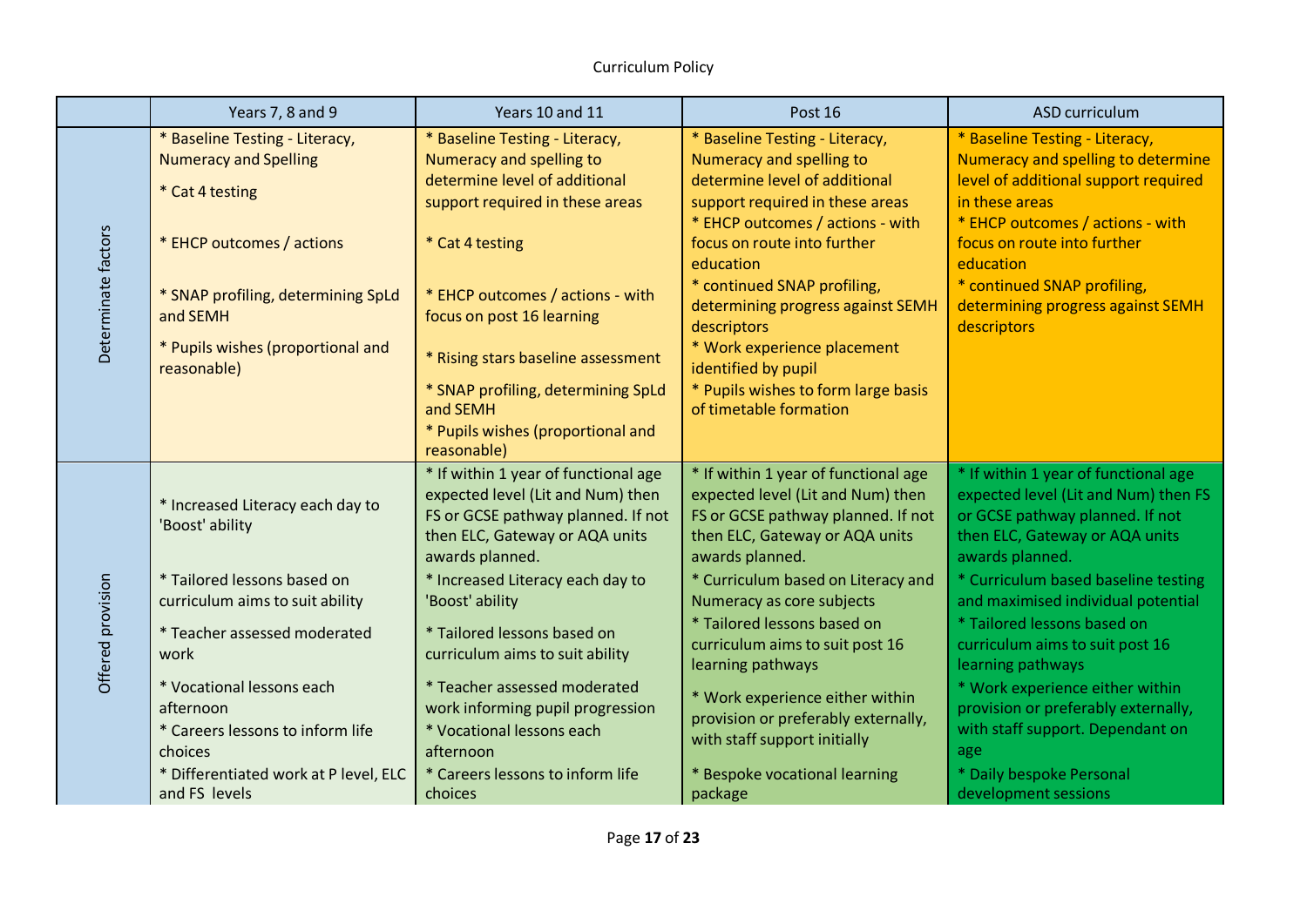|                          | * Daily bespoke Personal<br>development sessions                                                                                                                        | * Differentiated work at ELC, FS and<br><b>GCSE</b> levels                                                                                                        | * Careers meetings                                                                                                                                         | * Differentiated work at P level, ELC<br>and possibly FS level            |
|--------------------------|-------------------------------------------------------------------------------------------------------------------------------------------------------------------------|-------------------------------------------------------------------------------------------------------------------------------------------------------------------|------------------------------------------------------------------------------------------------------------------------------------------------------------|---------------------------------------------------------------------------|
|                          | * Homework topics related to<br>subject of interest and core<br>subjects                                                                                                | * Daily bespoke Personal<br>development sessions                                                                                                                  | * Daily bespoke Personal<br>development sessions                                                                                                           | * ASDAN Framework qualifications -<br>Personal Finance, CoPE, Life skills |
|                          | * ASDAN Framework qualifications<br>Bronze, Silver award                                                                                                                | * ASDAN Framework qualifications<br>- Personal Finance and Life skills<br>* Homework topics related to<br>subject of interest and core<br>subjects                | * ASDAN Framework qualifications<br>- Personal Finance, CoPE, Life skills                                                                                  |                                                                           |
| Literacy<br><b>Focus</b> | * Literacy session 30 mins everyday<br>* Phonics sessions where required<br>* Literacy Targets displayed in<br>* SALT sessions<br><b>books</b><br>weekly with Therapist | * PDS / Literacy sessions 30 mins<br>each day dependent on ability<br>* Literacy Targets displayed in<br>* SALT sessions<br><b>books</b><br>weekly with Therapist | * PDS / Literacy sessions 30 mins<br>each day dependent on ability<br>* Reading aloud tasks to increase<br>self-esteem through literacy (can<br>be $1-2-1$ |                                                                           |
|                          | * Graded reading books to suit<br>ability                                                                                                                               | * Independent reading tasks each<br>lesson<br>* PDS / Literacy dependent on<br>ability                                                                            | * Independent reading tasks each<br>lesson<br>* PDS / Literacy dependent on<br>ability                                                                     |                                                                           |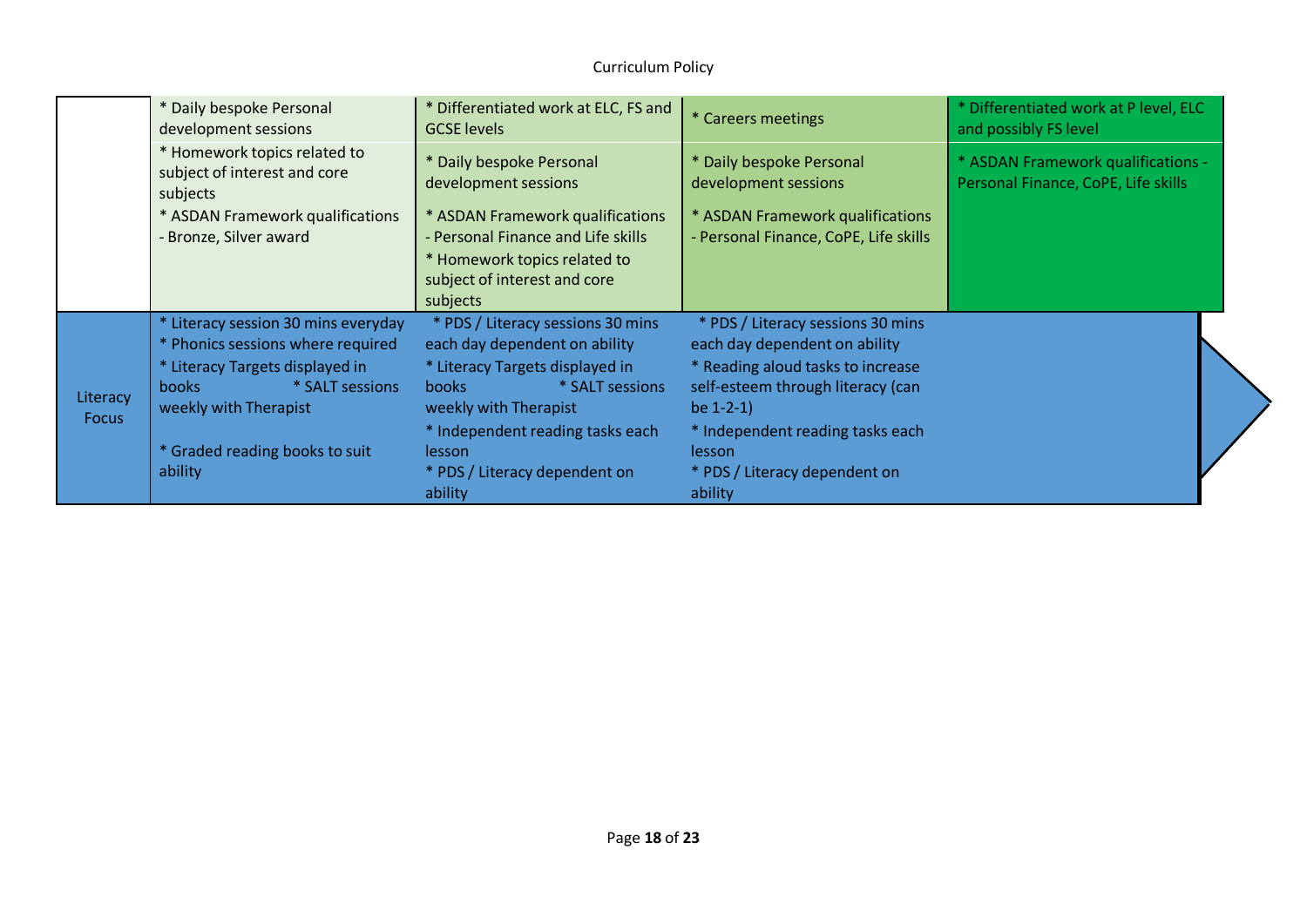## **31) Addressing Special Educational Needs and Disabilities**

As part of the admissions process and after a place has been confirmed, a range of data and information is shared with education staff prior to the pupil commencing the placement. This information will include education, social and medical history, attendance, safeguarding issues and involvement of other agencies. The statement of special educational needs will provide further information in order that personalised planning can take place.

On admission to the school each young person will complete a full baseline assessment in every subject. Data from this assessment will be distributed to education staff and will reflect current cognitive ability. Where the statement received indicates, or where the generic baseline assessment indicates, there will be further targeted screening, where necessary with specialist support. The baseline data is used to set realistic targets for progress across the curriculum and in relation to the key learning needs of the individual. The targets form a key part of individual plans including education plans, behaviour plans, positive handling plans and individual risk assessments

The curriculum at Wetheringsett Manor therefore works to embrace formal and informal learning. It includes a wide range of activities that provide ways to enrich the experience and learning of the children.

Mutual respect and tolerance for each other (staff and Pupils) is viewed as an important part of the curriculum and this is actively role modelled. The school has a clear focus on the social and emotional development as well as the wellbeing of each child, and how this influences their academic progress.

All Pupils who will attend Wetheringsett Manor will have Education Health and Care Plans (EHCP's) which are reviewed annually, or more frequently if required, by liaising with local authorities ensuring we can continue to best meet the needs of individuals.

Each subject area meets these needs by following our Curriculum making them accessible to all Pupils within the school.

Examples of ways in which the Curriculum is adapted for those at Wetheringsett Manor, for Pupils with primary diagnosis of SEMH include:

- Tasks aimed at incorporating special interests  $\bullet$
- Modelling speaking and listening activities with differentiated use of language tasks
- Explain and use ambiguous language to aid understanding
- Templates and examples of expected outcomes
- Individualised worksheets
- Relate skills/information to functional situations
- Adapted Curriculum to suit academic level
- Shared life experiences.
- Incorporation of intervention tasks for some Pupils
- Collaboration with different departments
- Lessons having 'in-built' rewards

Examples of ways in which the Curriculum is adapted for those at Wetheringsett Manor, for Pupils with primary diagnosis of ASD include: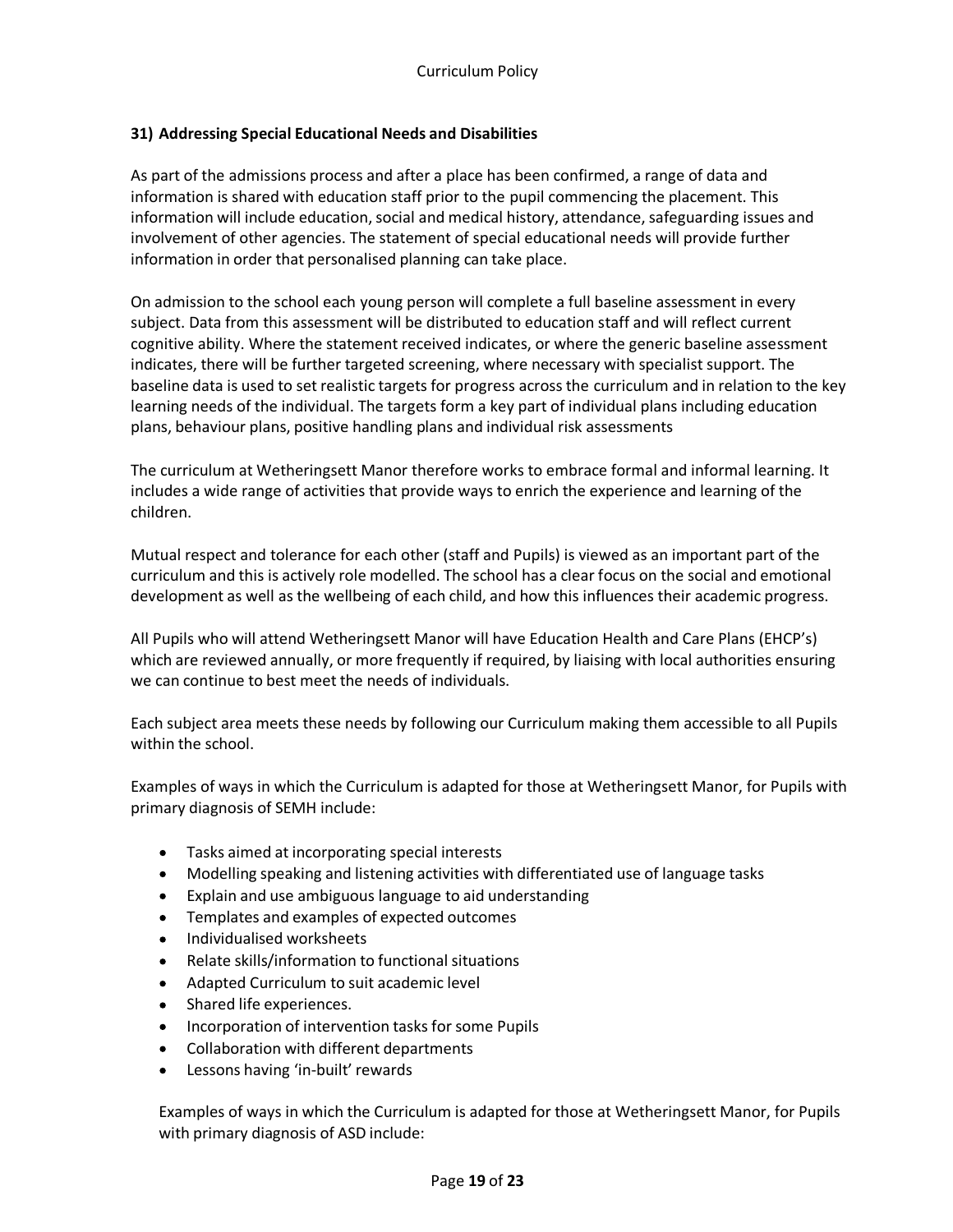- Tasks aimed at incorporating special interests  $\bullet$
- Modelling speaking and listening activities
- Additional therapeutic support
- Templates and examples of expected outcomes
- Individualised schemes of work linked to expected outcomes (CAT4 and baseline tested)
- Relate skills/information to functional situations
- Adapted Curriculum to suit academic level
- Strong focus of life skill based learning
- Incorporation of intervention tasks for some Pupils
- Visual learning outcomes
- Tailored experiences designed to raise capability / understanding of the wider world
- Work experience packages, supported by the school staff

## **32) Inclusion**

Teachers set high expectations for all Pupils. They will use appropriate assessment to set ambitious targets and plan challenging work for all groups. Each department attempts to set suitable learning challenges, respond to Pupils' needs and overcome potential barriers to learning. Including:

- Pupils with higher attainment/ ability
- Pupils with low prior attainment
- Pupils from disadvantaged backgrounds
- Pupils with SEND
- Pupils with English as an additional language (EAL)  $\bullet$

## **33) Wetheringsett Manor isrecognised for;**

- $\bullet$ providing outstanding teaching and promoting achievement
- delivering a broad, balanced and relevant curriculum
- having regard for the preferences and needs of all learners
- valuing Pupils as individuals, respecting their rights and beliefs
- raising aspirations and equipping Pupils with life skills
- promoting the value of a healthy lifestyle
- a whole-school ethos based on trust, fairness and respect
- making all Pupils feel welcome irrespective of race, colour, creed or impairment
- having high ambitions for our Pupils and expecting them to participate and achieve in every aspect of school life

At Wetheringsett Manor baseline assessments are carried out on all Pupils to ensure that all have a good understanding of the aptitudes, needs and prior attainment of the Pupils. Baseline assessments are undertaken in all subjects alongside CAT4, SNAP and Literacy, Numeracy and Spelling.

Specific recommendations form all assessments are then used by Teachers when planning and delivering lessons as well as in evaluating their subjects. Teachers are expected to have a good knowledge and understanding of the subjects they are teaching and ensure they utilise the school facilities and resources to maximise pupil potential. The main emphasis of planning lessons in the school is to make the curriculum relevant to each individual pupil.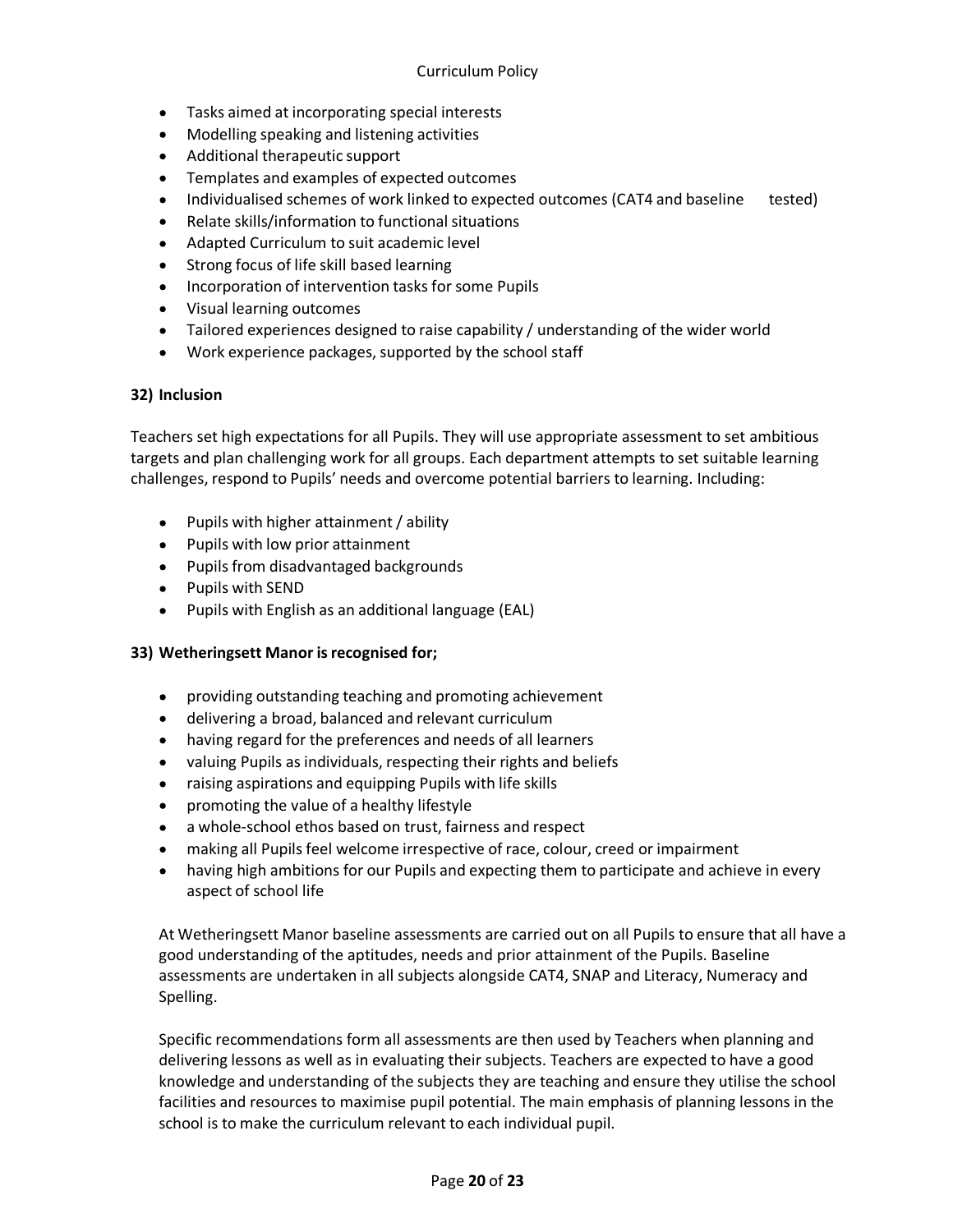# **34) Assessing, Recording & Reporting Pupil Achievements and Progress**

Pupils are currently assessed using the group's SOLAR system which uses descriptors that match up to what is expected within year groups. This system was brought in following the removal of National Curriculum levels and Pupils will work through the rising stars framework in a similar fashion to the old system completing percentages of stages that reflect academic ability. Evidence is recorded on the group database and shared with Pupils via displays, in workbooks or files and also on a flightpath map. This program will also incorporate P Scales, baseline assessment, generate feedback based on gaps in pupil knowledge and help inform the planning of teachers for individual pupils.

## **35) ITAC (Internal Team around the Child)**

The Internal Team around the Child (iTAC) approach has been developed by Wetheringsett Manor as a response to the need for more joined up services, and the need to provide a more integrated approach within existing resources. The iTAC process ensures all the relevant practitioners concerned with individual cases are convened regularly, and services delivered are integrated, prioritised and coherent and achieve their intended outcomes.

The team is made up of professionals from across different disciplines and settings, to holistically meet the needs of the child or young person. Typically this will involve, but is not limited to;

- Tutor (who may also be the class Teacher)
- Teaching Assistant (consistent TA attached to the class or Learning Mentor)
- Pastoral Assistant (identified class pastoral assistant to work with the class)
- Keyworkers
- Members of SLT  $\bullet$
- Subject specialist teachers

## **36) Implementation of the PSHEE provision:**

We recognize that our Pupils bring with them prior learning and real life experiences. Our lessons respect this fact and build on these, providing a programme that reflects the universal and unique needs of our Pupils.

Our PSHEE programme is taught within a safe and supportive learning environment where our Pupils can develop the confidence to ask questions, challenge the information they are offered, contribute their own experience, views and opinions and put what they have learned into practice in their own lives.

The PSHEE programme is just one part of what the school does to help Pupils develop the knowledge, skills, attitudes and understanding they need to fulfil their potential. The learning provided by the PSHEE education programme supports and is supported by other curriculum areas; cross-curricular learning opportunities; the schools commitment to providing a 'healthy school's' climate and culture; and the pastoral system. The school is committed to providing a setting where the responsible choice becomes the easy choice. The personal and social development of Pupils is the responsibility of all staff supported in partnership with families and the wider community.

The purpose of each lesson is made clear and learning experiences meet the needs of all the Pupils in the class. The programme offers a wide variety of teaching and learning styles within PSHEE education,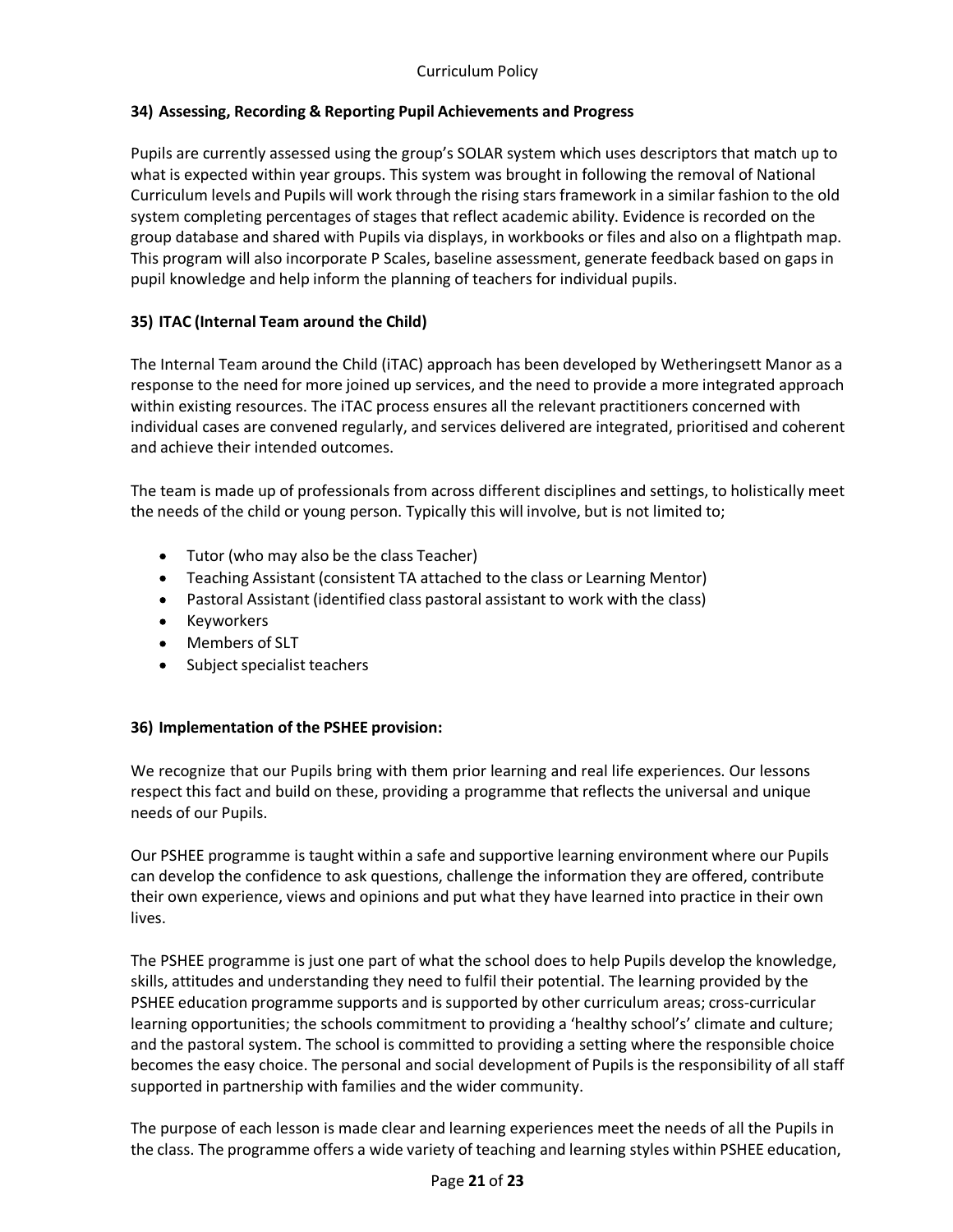## Curriculum Policy

with an emphasis on interactive learning and the teacher as facilitator.

## **37) Entitlement**

All Pupils are given full access to the curriculum at an appropriate level. During the Admissions and the Interim Assessment period the most appropriate class setting is decided. If Pupils need to change classes after this period, it would happen through:

- Statutory Annual reviews.
- With Referral to SLT
- Discussion in iTAC
- Consultation with parents and Pupils

All classes will receive a curriculum appropriate to their Key Stage and tailored to their ability levels.

Music is offered as discreet sessions on a 1:1 basis or in small groups in vocational activity sessions. Optional rewards have also been music focussed either at breaks and lunch or during 'Friday's Choice time'. It is planned that some Pupils will study music as part of the Media syllabus as the school grows and develops.

#### **38) MFL**

Modern Foreign Languages are taught as part of the curriculum during European themed days and also can be accessed by through the extracurricular activities programme. Due to a significant number of our Pupils having linguistic difficulties, emphasis has been placed on supplying additional time for acquisition of receptive and expressive language skills, through Communication Groups, Narrative Sessions, and Reading Groups. Pupil's will be made aware of the different cultures in PSHE and RE lessons to supplement learning.

## **39) SMSC**

At Wetheringsett Manor we provide an education that provides Pupils with opportunities to explore and develop their own moral values and beliefs, spiritual awareness, high standards of personal behaviour, a positive caring attitude towards other people, an understanding of their social and cultural traditions and an appreciation of the diversity and richness of other cultures. Throughout the curriculum, we encourage Pupils to respect the fundamental British values of democracy, the rule of the law, individual liberty and mutual respect and tolerance of those with different faiths and beliefs. As part of the wider SMSC curriculum, Pupils are encouraged to act responsibly and work to support their own and the wider community. Work is carried out on the development of Pupils understanding of institutions such as Police, Fire, NHS, Post Office, Law and Courts etc. Coupled with this Pupils are supported to understand democracy in society and how to participate in processes such as voting in local and national elections through the use of mock election processes.

We understand the key role this plays in allowing Pupils to achieve and develop both academically and socially. These key concepts will be promoted throughout the curriculum and in all aspects of school life. Evidence of work / activities in this area can be seen on the SMSC Grid-maker.

The school pays particular regard to the Equality Act 2010 and the characteristics set out in it. The teaching around the protected characteristics can also be evidenced on the SMSC Grid-maker.